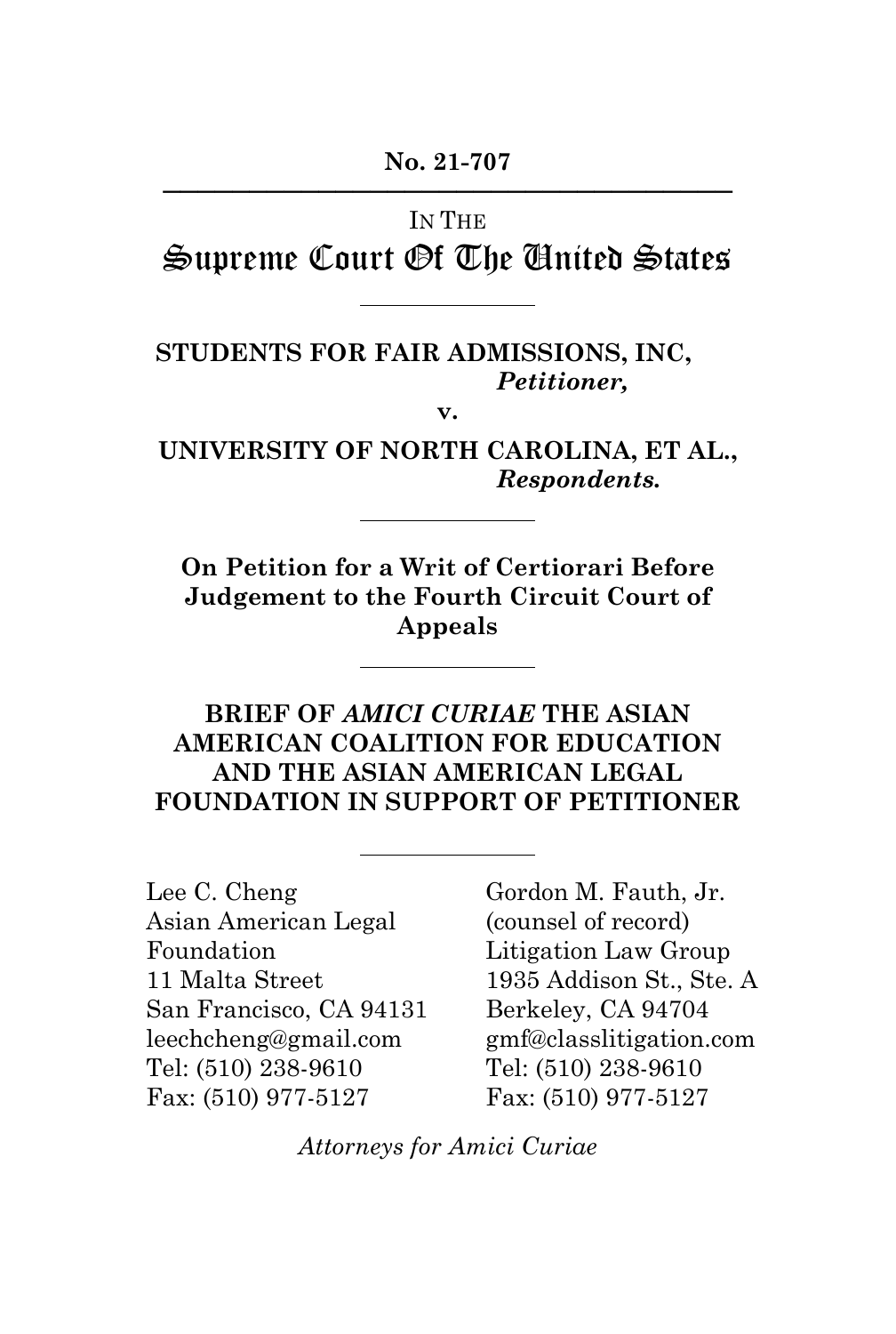# **TABLE OF CONTENTS**

|    |                | THE INTEREST OF AMICI CURIAE1                                                                                                                                                                     |
|----|----------------|---------------------------------------------------------------------------------------------------------------------------------------------------------------------------------------------------|
|    |                |                                                                                                                                                                                                   |
|    |                |                                                                                                                                                                                                   |
| I. |                | THE UNIVERSITY'S UNLAWFUL DISCRIM-<br><b>INATION CAUSES PROFOUND INJURY TO</b>                                                                                                                    |
|    | $\mathbf{A}$ . | UNC's Race-Based Admissions<br>Discriminate Heavily Against Asian                                                                                                                                 |
|    | <b>B.</b>      | The Burden of UNC's Use of Race Falls<br>Heaviest on Those Least Able to Bear It8                                                                                                                 |
|    | C.             | The Higher Admissions Standards<br>Imposed on Asian American Children by<br>UNC and Other Selective Universities<br>Lead to Unbearable Study Loads, Stress,<br>Depression and Other Psychological |
|    | D.             | There is a Terrible Effect on the Dignity<br>and Self Worth of Students Who Know<br>They will Face Discrimination if Seen as                                                                      |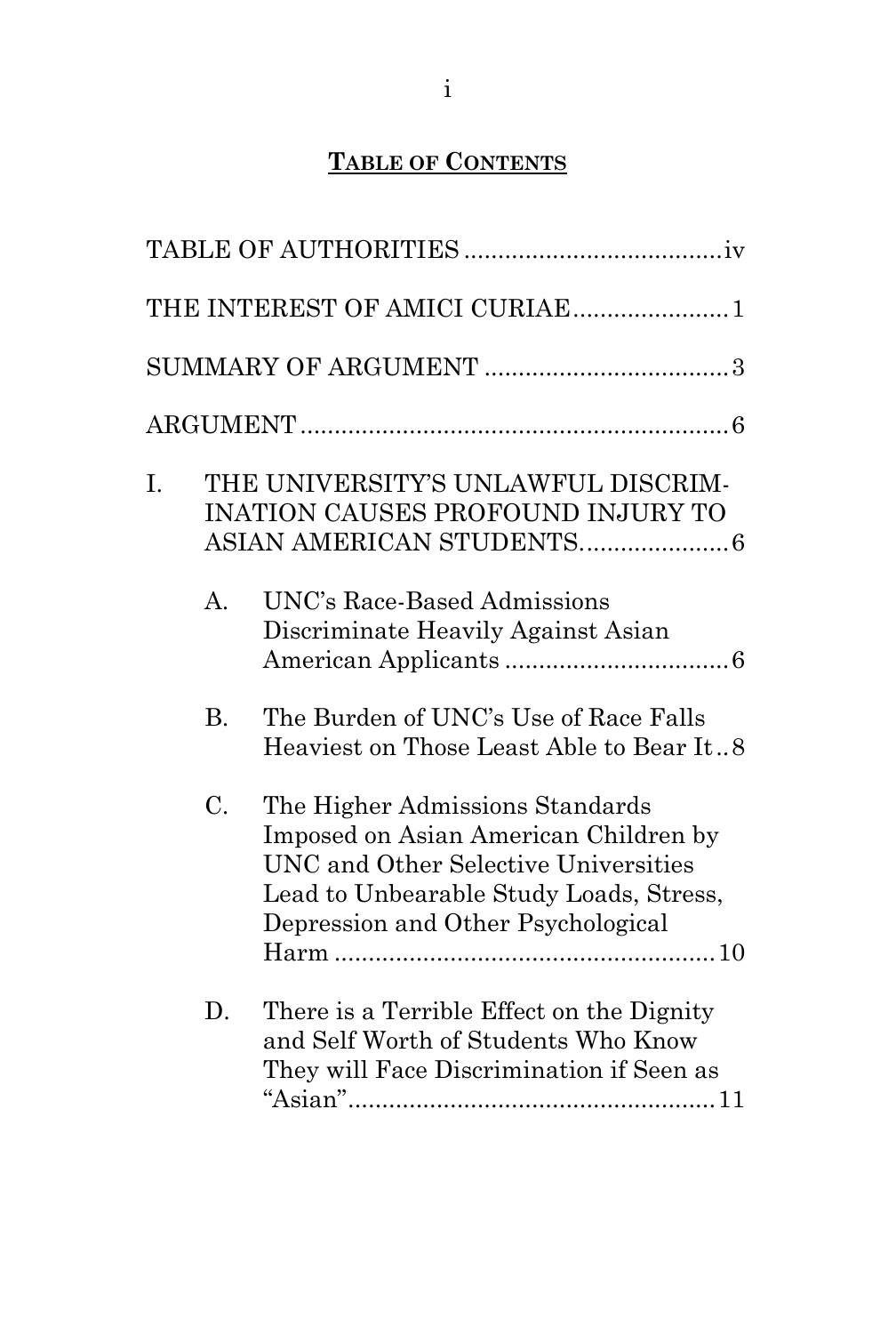| II.  |                | UNC'S RACIAL HIERARCHY PROMOTES<br>THE SAME REPELLANT STEREOTYPES<br>HISTORICALLY USED TO JUSTIFY<br>DISCRIMINATION AND VIOLENCE<br>AGAINST ASIAN AMERICANS  13 |
|------|----------------|-----------------------------------------------------------------------------------------------------------------------------------------------------------------|
|      | $\mathbf{A}$ . | Throughout Much of This Nation's<br>History, Persecution of Asian Americans<br>Was the Shameful Norm 13                                                         |
|      | <b>B.</b>      |                                                                                                                                                                 |
|      | C.             | World War II Internment of Japanese-                                                                                                                            |
|      | D.             | The Disgraceful History of Discrimination<br>Against Asian Americans in Education17                                                                             |
| III. |                | THE DISTRICT COURT'S DEFERENCE TO<br>UNIVERSITY OFFICIALS OMITTED THE<br>SKEPTICAL REVIEW REQUIRED UNDER                                                        |
|      | $\mathbf{A}$ . | The Court Below Deferred to UNC Rather<br>Than Applying Hostile Review to its Use                                                                               |
|      | <b>B.</b>      | The Court Below Ignored Evidence there<br>were Race-Neutral Alternatives to Racial                                                                              |
| IV.  |                | THIS CASE ILLUSTRATES WHY RACE<br>SHOULD NOT BE USED BY SCHOOLS                                                                                                 |

OUTSIDE OF A REMEDIAL CONTEXT .......24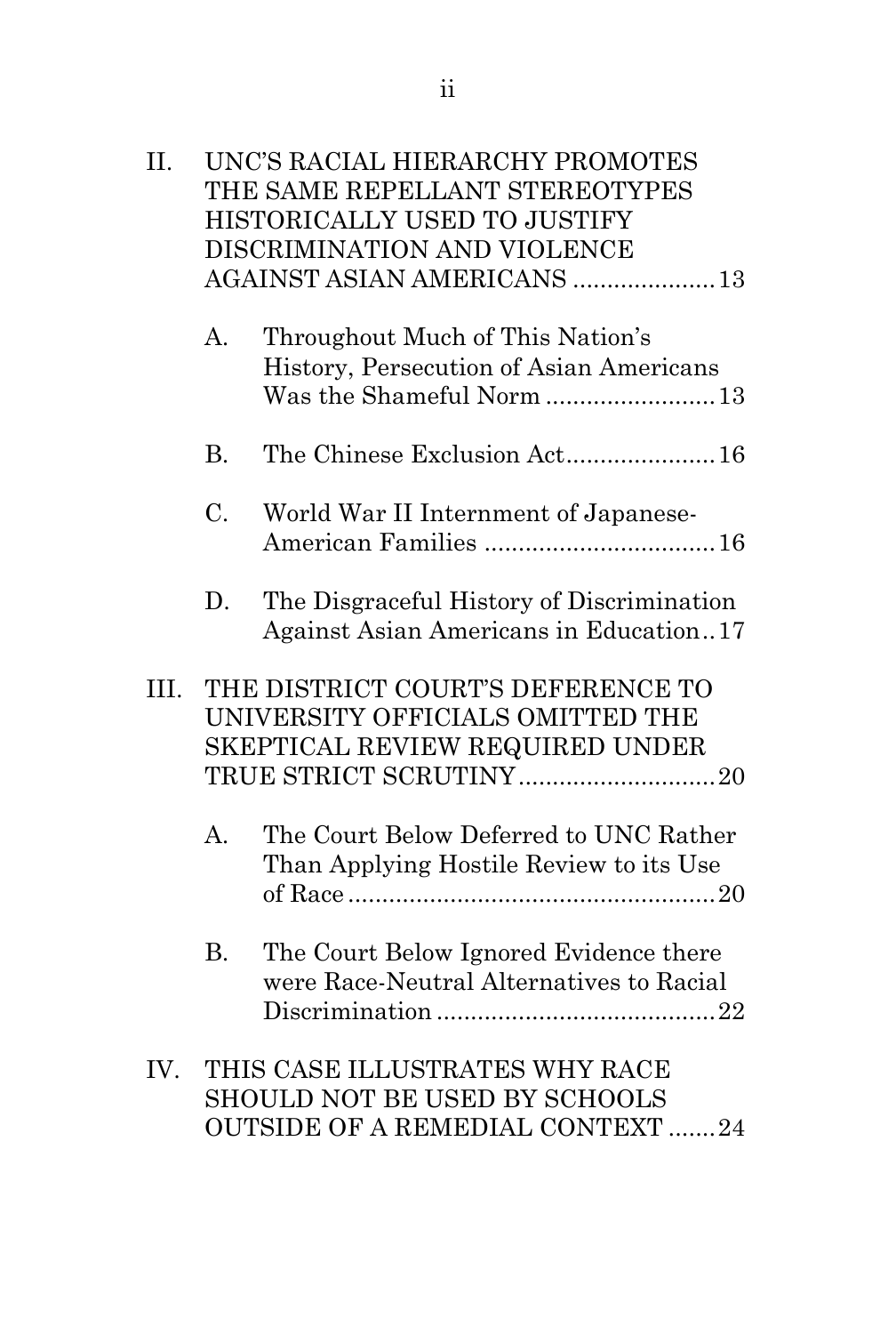| V. UNIVERSITIES SHOULD NOT BE    |  |
|----------------------------------|--|
| ALLOWED TO USE RACE CONSCIOUS    |  |
| ADMISSIONS IN A MISGUIDED EFFORT |  |
| TO COVER UP FAILURES IN K-12     |  |
|                                  |  |
|                                  |  |
|                                  |  |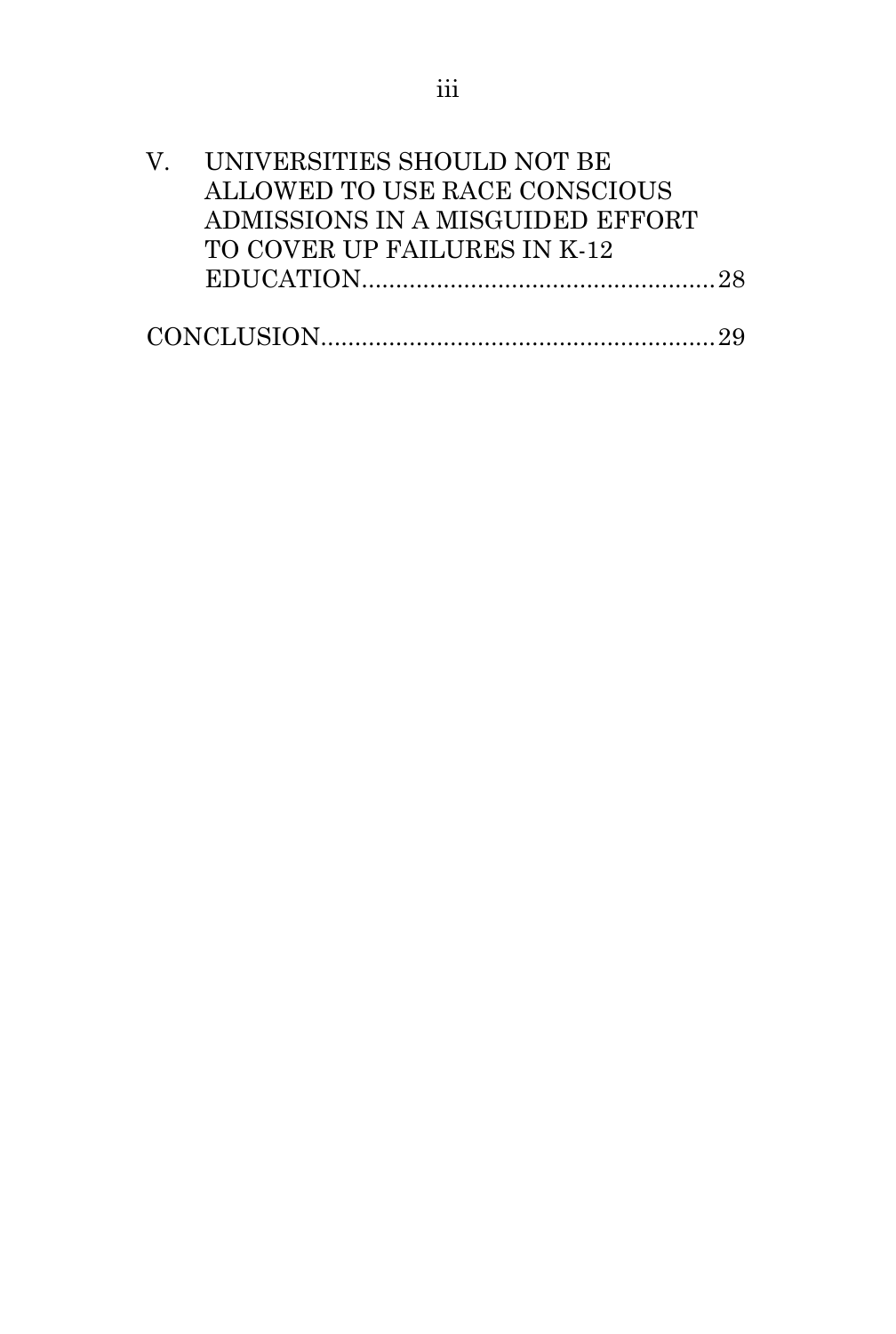## **TABLE OF AUTHORITIES**

### **Cases**

| Adarand Constructors, Inc. v. Pena,               |
|---------------------------------------------------|
|                                                   |
| Brown v. Board of Education,                      |
|                                                   |
| Fisher v. Univ. of Tex. at Austin,                |
|                                                   |
| Gong Lum v. Rice, 275 U.S. 78 (1927) 19           |
| Grutter v. Bollinger, 539 U.S. 306 (2003)  passim |
| Grutter v. Bollinger, 288 F.3d 732, 751-52        |
|                                                   |
| Hirabayashi v. United States,                     |
|                                                   |
| Hirabayashi v. United States,                     |
| 828 F. 2d 591 (9th Cir. 1987)  17                 |
| Ho Ah Kow v. Nunan,                               |
|                                                   |
| Ho v. San Francisco Unified Sch. Dist.,           |
| 147 F. 3d 854 (9th Cir. 1998) 2-3, 18, 19         |
| In re Ah Chong,                                   |
|                                                   |
| In re Lee Sing,                                   |
|                                                   |
| In re Tiburcio Parrott,                           |
|                                                   |
| Korematsu v. United States,                       |
| 584 F. Supp. 1406 (N.D. Cal. 1984) 17             |
|                                                   |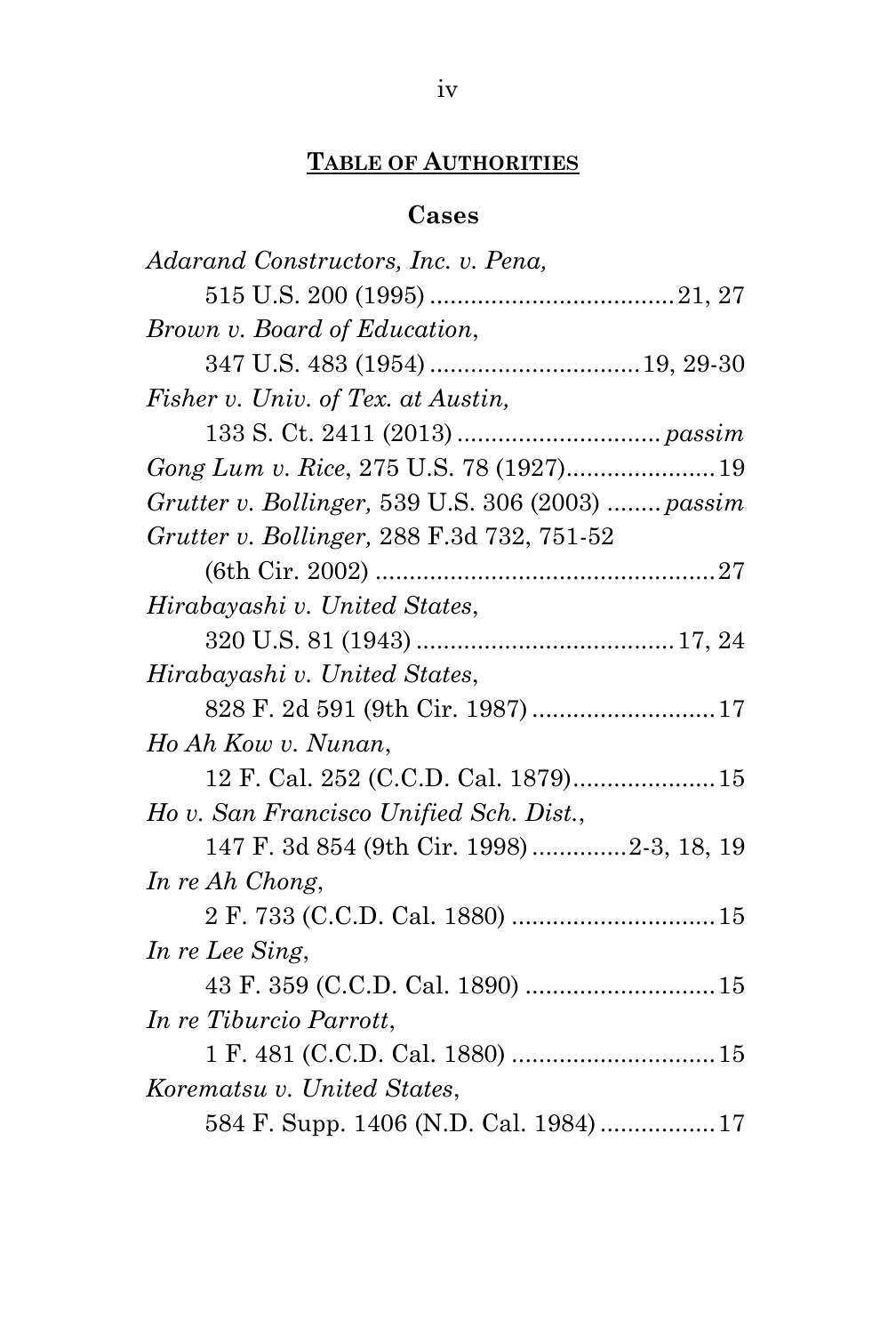| Lee v. Johnson,                                     |  |
|-----------------------------------------------------|--|
|                                                     |  |
| Metro Broadcasting, Inc. v. FCC,                    |  |
|                                                     |  |
| NE Fla. Ch. of the Ass. Gen. Contractors v. City of |  |
|                                                     |  |
| Parents Inv. In Comm. Sch. v. Seattle School No. 1, |  |
|                                                     |  |
| People v. Hall,                                     |  |
|                                                     |  |
| Plessy v. Ferguson,                                 |  |
|                                                     |  |
| Regents of the Univ. of Calif. v. Bakke,            |  |
|                                                     |  |
| Rice v. Cayetano,                                   |  |
|                                                     |  |
| Richmond v. Croson,                                 |  |
|                                                     |  |
| San Francisco NAACP v. San Francisco Unified Sch.   |  |
| Dist., 59 F. Supp. 2d 1021 (N.D. Cal. 1999)  19     |  |
| Shaw v. Reno, 509 U.S. 630, 643 (1993) 24           |  |
| Tape v. Hurley,                                     |  |
|                                                     |  |
| United States v. Wong Kim Ark,                      |  |
|                                                     |  |
| Wong Him v. Callahan,                               |  |
| 119 F. 381 (C.C.N.D. Cal. 1902)  15                 |  |
| Yick Wo v. Hopkins,                                 |  |
|                                                     |  |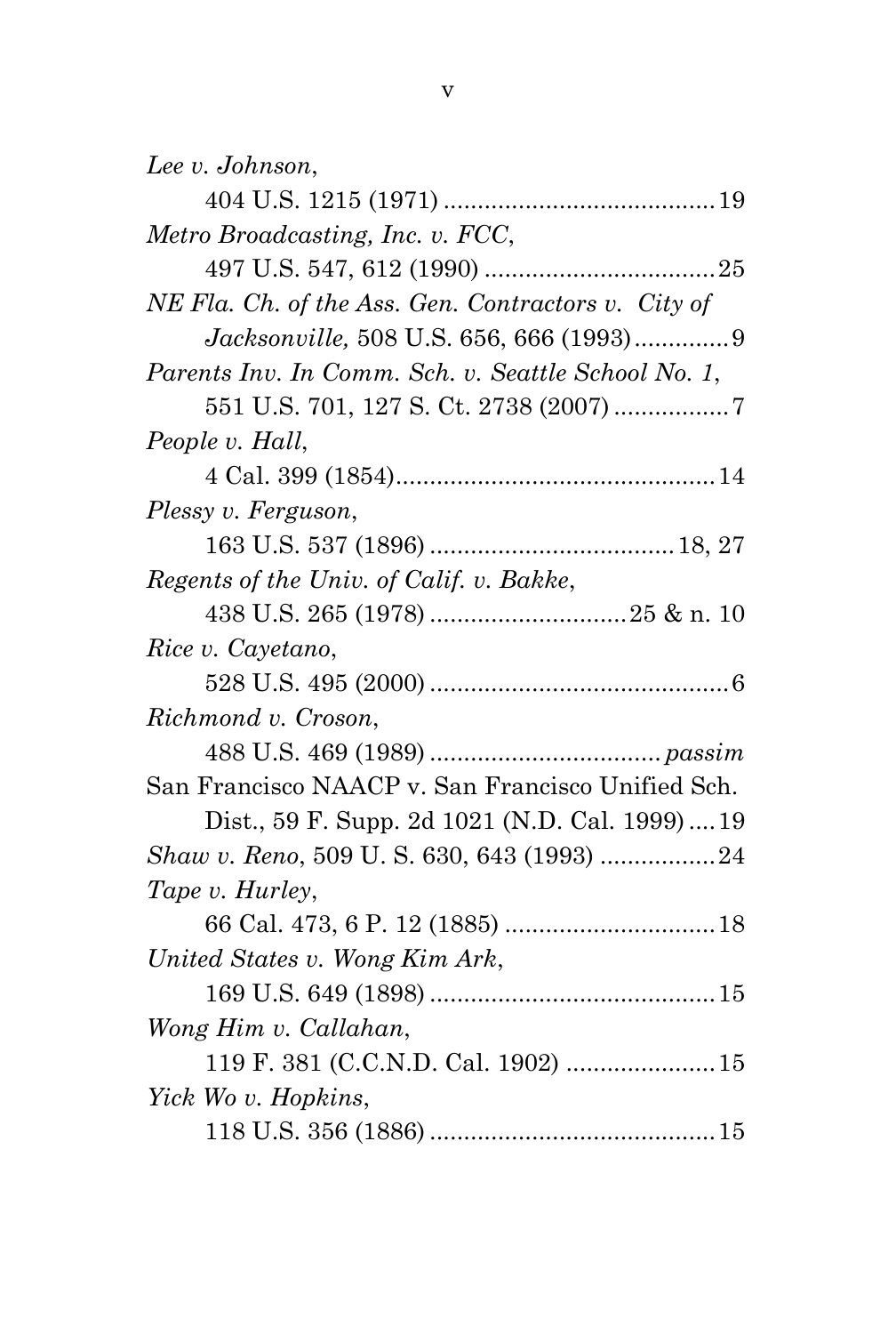# **Constitution, Statutes, Orders**

### **Trial Record, Appellate Record**

| D.C.Dkt. (Docket in Case 1:14-cv-00954-LCB-JLW, |  |
|-------------------------------------------------|--|
| Middle District of North Carolina) passim       |  |

# **Books**

| Low, Victor. The Unimpressible Race                  |  |
|------------------------------------------------------|--|
|                                                      |  |
| McClain, Charles. In Search of Equality              |  |
|                                                      |  |
| Riley, Jason R. Please Stop Helping Us               |  |
|                                                      |  |
| Sandmeyer, Elmer C. The Anti-Chinese Movement        |  |
| <i>in California</i> , (Univ. of Ill. Press 1991) 12 |  |

### **Miscellaneous**

*Admission Considerations in Higher Education Among Asian Americans,* Yi-Chen (Jenny) Wu, American Psychological Association, *available at*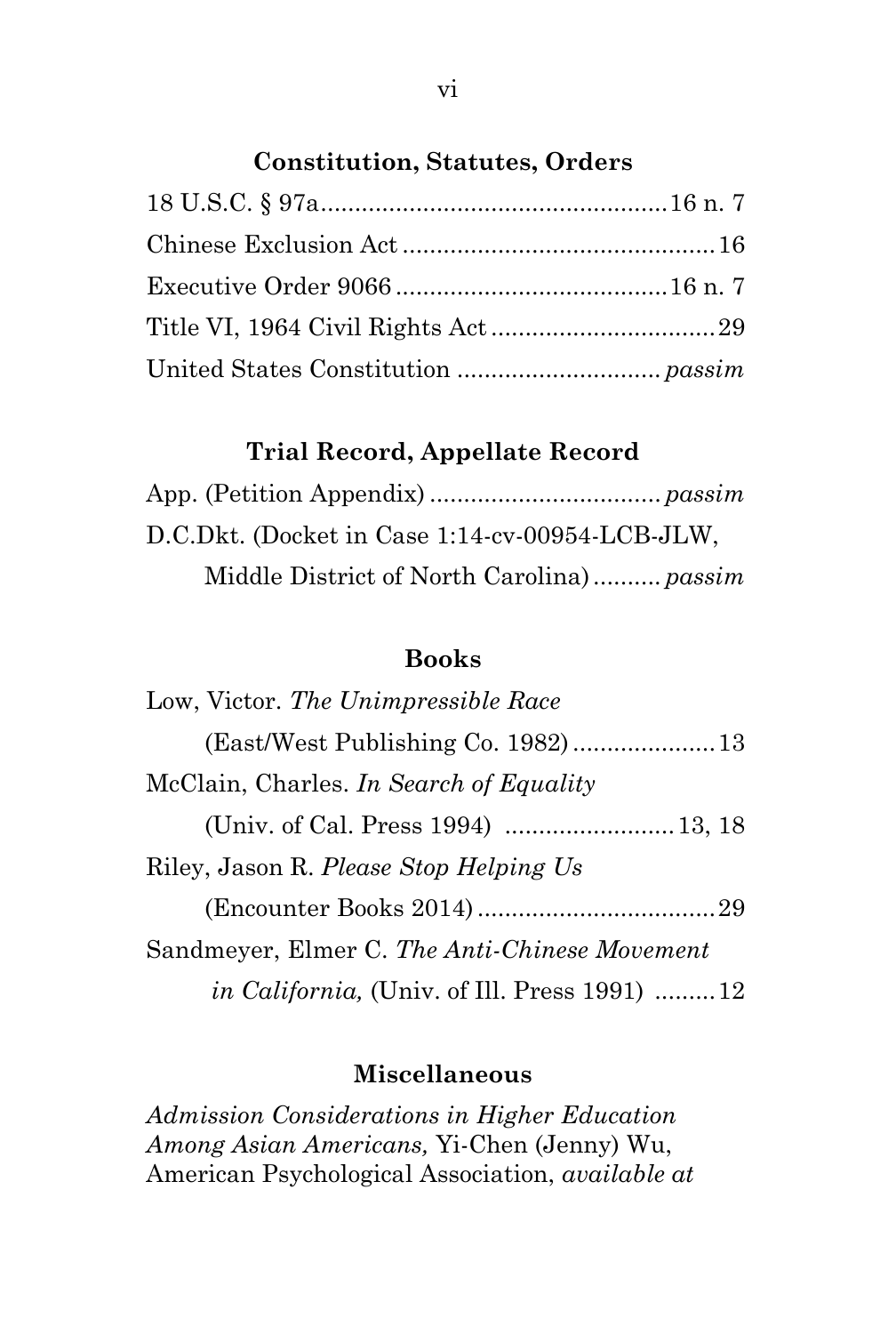| http://www.apa.org/pi/oema/resources/ethnicity-<br>health/asian-american/article-admission.aspx10-11                                                                                                                                                        |
|-------------------------------------------------------------------------------------------------------------------------------------------------------------------------------------------------------------------------------------------------------------|
| Anti-Asian Hate Crimes Rose 73% Last Year,<br>Updated FBI Data Says, NBCNews (Oct. 25, 2021),<br>found at https://www.nbcnews.com/news/asian-<br>america/anti-asian-hate-crimes-rose-73-last-year-<br>updated-fbi-data-says-rcna37411 n. 2                  |
| Chinese Immigration and the Chinese Exclusion<br>Acts, available at https://history.state.gov/<br>milestones/1866-1898/chinese-immigration  16                                                                                                              |
| Even With Affirmative Action, Blacks and Hispanics<br>Are More Underrepresented at Top Colleges Than 35<br>Years Ago, New York Times, Aug. 24, 2017, found at<br>https://www.nytimes.com/interactive/2017/08/24/us/                                         |
| Free Dictionary, The, <i>available at</i> https://idioms.<br>thefreedictionary.com/Chinaman%27s+chance14                                                                                                                                                    |
| Group Preferences and the Law, U.S. House of<br>Representatives Sub-Committee on the Constitution<br>Hearings, Lee Cheng (June 1, 1995), <i>available at</i><br>http://www.archive.org/stream/grouppreferences00u<br>nit/grouppreferences00unit_djvu.txt 11 |
| Hate Crimes Against Asian Americans Are on the<br><i>Rise</i> , Time, Feb. 18, 2021, <i>found at</i><br>https://time.com/5938482/asian-american-attacks/4                                                                                                   |
| How Colleges Partner With K-12 On Student<br>Success, University Business, Oct. 17, 2019, found<br>at https://universitybusiness.com/colleges-partner-                                                                                                      |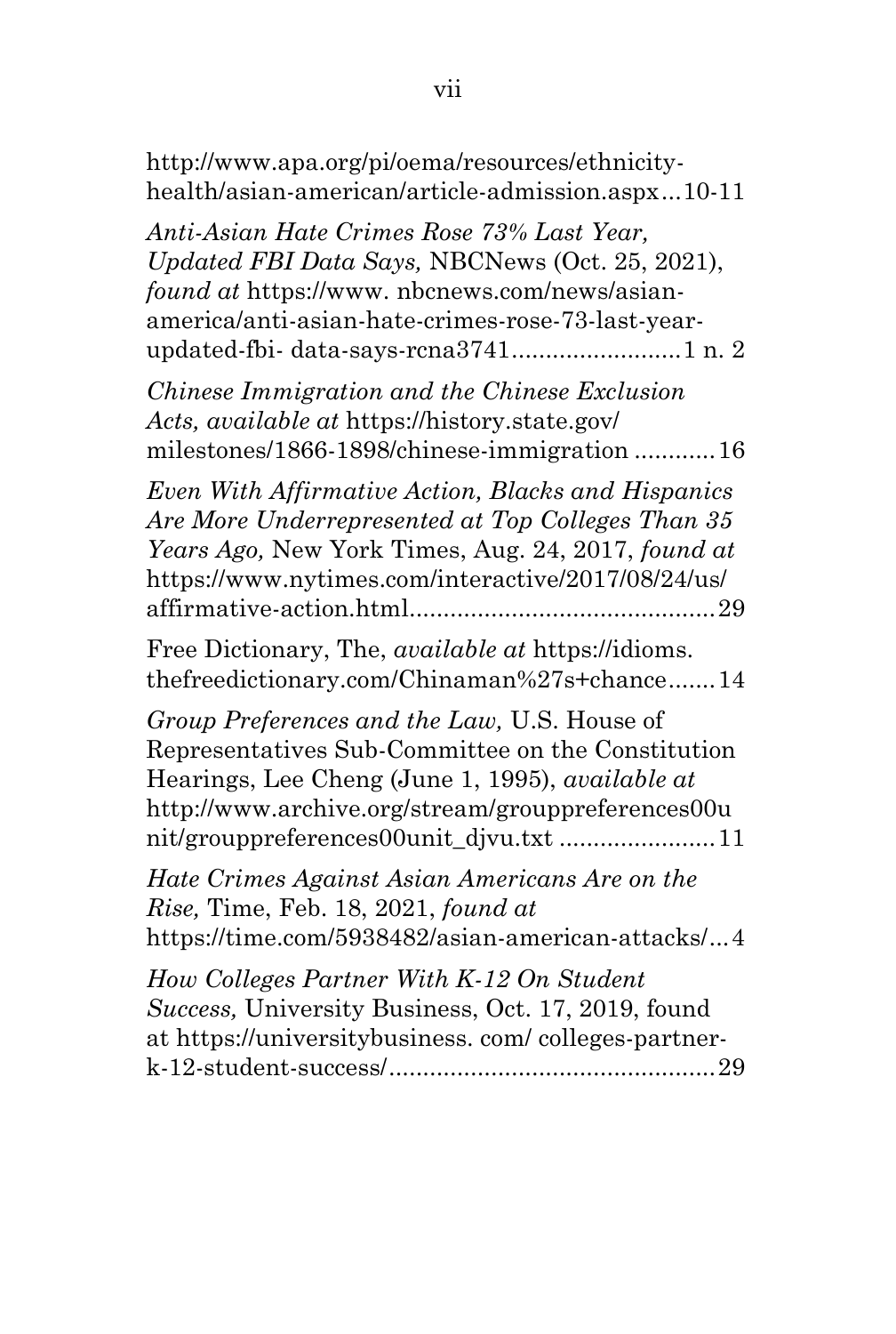| Key Facts about Asian Americans, a Diverse and          |
|---------------------------------------------------------|
| <i>Growing Population</i> , Pew Research Center (April) |
| 21, 1921), found at https://www.pewresearch.            |
| org/fact-tank/2021/04/29/key-facts-about-asian-         |
|                                                         |

*Myth of American Meritocracy: How Corrupt are Ivy League Admissions?*, Ron Unz (The American Conservative, Dec. 2012), *available at* http://www. theamericanconservative .com/articles/the-myth-ofamerican-meritocracy/.........................................3 n. 3

*Race-Neutral Alternatives in Postsecondary Education: Innovative Approaches to Diversity, U.S. Department of Education Office for Civil Rights,*  March 2003, *found at* https://www2.ed.gov/about/ offices/list/ocr/edlite-raceneutralreport.html..26 n. 10

*Surge in Anti-Asian Hate Crimes Raises Fears,* Daily Bulletin, March 5, 2021, *found at* https://www.dailybulletin. com/2021/03/05/surge-inanti-asian-hate-crimes-raises-fears-in-southerncalifornia/ .............................................................1 n. 2

*The Founding Fathers Made Our Schools Public. We Should Keep Them That Way*, The Washington Post (Aug. 20, 2017) *available at* https://www. washingtonpost.com/news/ made-by-history/ wp/2017/ 08/20/early-america-had-school-choice-thefounders-rejected-it/?utm\_term=.815adf5587ba .....17

*Tips From the Princeton Review: Act Less Asian, Add Pics if You're Black*, Akane Otani, Bloomberg (Nov. 21, 2014), *available at* https://www.bloomberg. com/news/articles/2014-11-21/princeton-review-tellsasians-to-act-less-asian-and-black-students-toattach-photos.............................................................12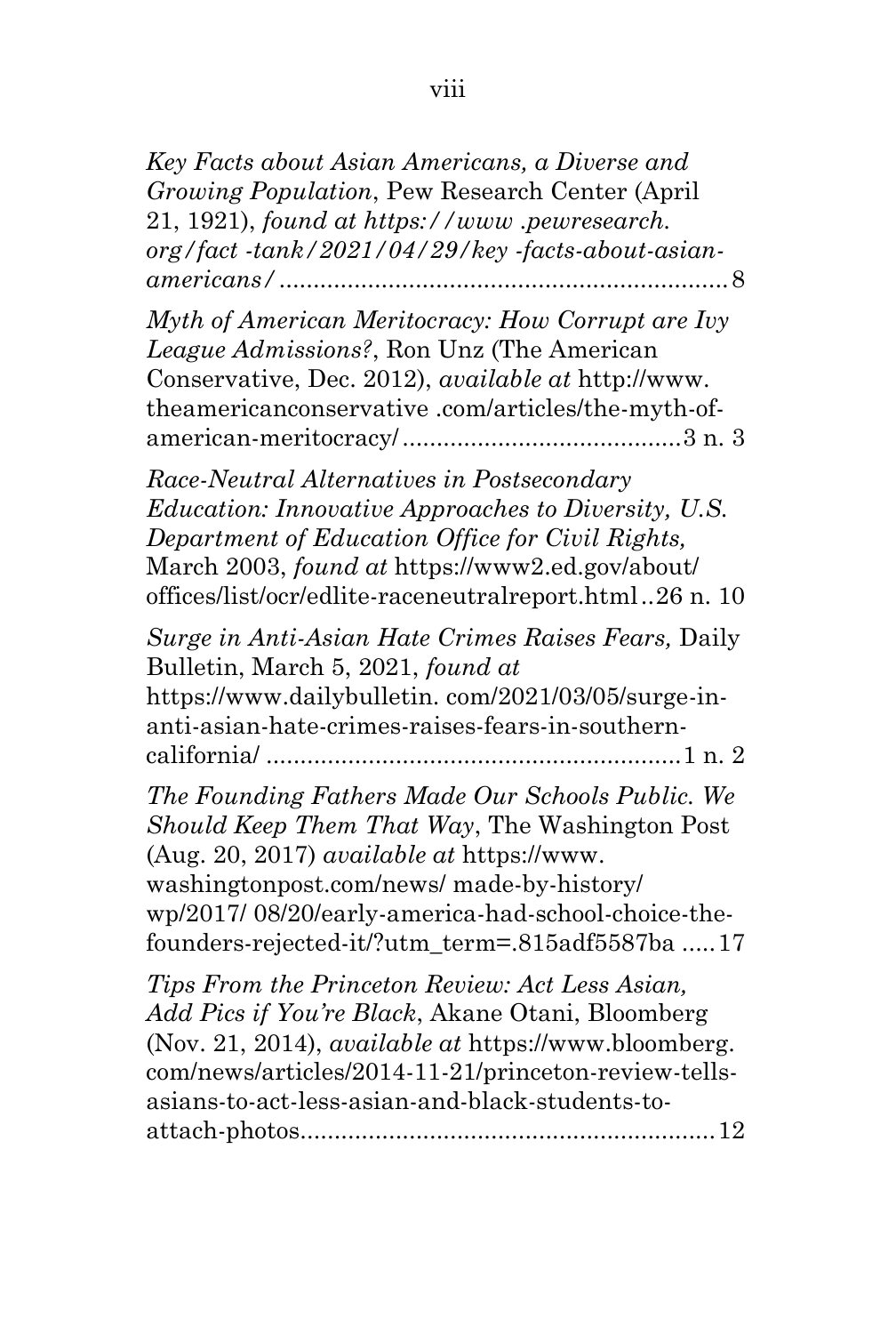*To Get Into Elite Colleges, Some Advised To 'Appear Less Asian,'* Bella English, The Boston Globe (June 1, 2015), *available at* https://www.bostonglobe.com/ lifestyle/ 2015/06/01/ college-counselors-advise-someasian-students-appear-less-asian/ Ew7g4JiQMiqYNQ lIwqEIuO/story.html................12

*Top Colleges Take More Blacks, but Which Ones?* New York Times, June 24, 2004, *available at*  https://www.nytimes.com/2004/06/24/us/top-collegestake-more-blacks-but-which-ones.html ...................28

*UC System Admits Largest, Most Diverse Undergraduate Class,* AP News (Oct. 20, 2021), *found at*  https://apnews.com/article/education-race-andethnicity-79f7d0e7eb812ce36538b9e112c38956 ......23

*UNC-Amicus-Br., Fisher v. Univ. of Tex. at Austin,*  No. 11-345 (S.Ct. Aug. 9, 2012), at 33-35, *found at*  https://www.scotus blog.com/wpcontent/ uploads/2016/08/11-345-respondent-amicus - UNCCH.pdf........................................................23 n. 9

*Why Are Asian Americans Kids Killing Themselves?*, George Oiao, Plan A Magazine (Oct. 3, 2017), *available at https://planamag.com/why-are-asianamerican-kids-killing-themselves-477a3f6ea3f2*......10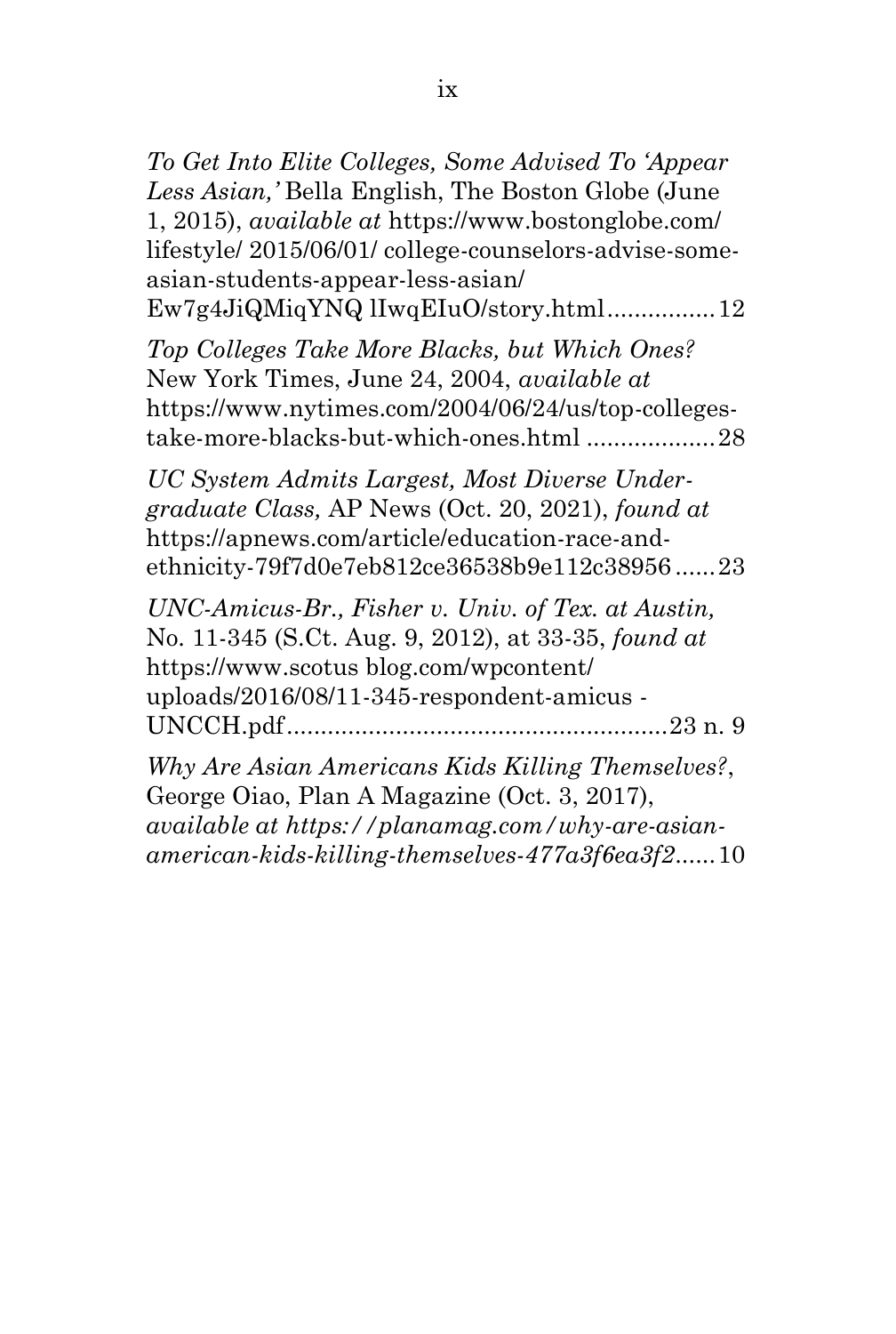#### **THE INTEREST OF** *AMICI CURIAE <sup>1</sup>*

This case presents issues of critical importance to *amici curiae* and their constituents, who are Americans of Asian ethnic descent. Asian Americans have historically faced discrimination in many aspects of American life, particularly in education. Issues raised by this case are particularly poignant as the Asian American community has recently been experiencing a pandemic of raced-based violence, with vulnerable Asian Americans viciously attacked and even murdered in the streets of American cities.<sup>2</sup>

Asian Americans have often been subjected to admissions processes at institutions where, as at the University of North Carolina ("UNC"), their ethnicity is considered undesirable and not "diverse." Many of Amici's constituents have children who were denied entrance to or who may one day aspire to attend

<sup>&</sup>lt;sup>1</sup> No counsel for a party authored this brief in whole or in part, nor did any person or entity, other than amici or their counsel, make a monetary contribution intended to fund the preparation or submission of this brief. All parties have been timely notified of and have given their consent to the filing of this *amici curiae*  brief.

<sup>2</sup> *Anti-Asian Hate Crimes Rose 73% Last Year, Updated FBI Data Says,* NBCNews (Oct. 25, 2021), *found at* https://www. nbcnews.com/news/asian-america/anti-asian-hate-crimes-rose-73-last-year- updated-fbi- data-says-rcna3741 (last visited 12/11/2021); *Surge in Anti-Asian Hate Crimes Raises Fears,*  Daily Bulletin (March 5, 2021), *found at* https://www. dailybulletin.com/ 2021/03/05/surge-in -anti-asian-hate-crimesraises-fears-in-southern-california/ (last visited 12/9/2021).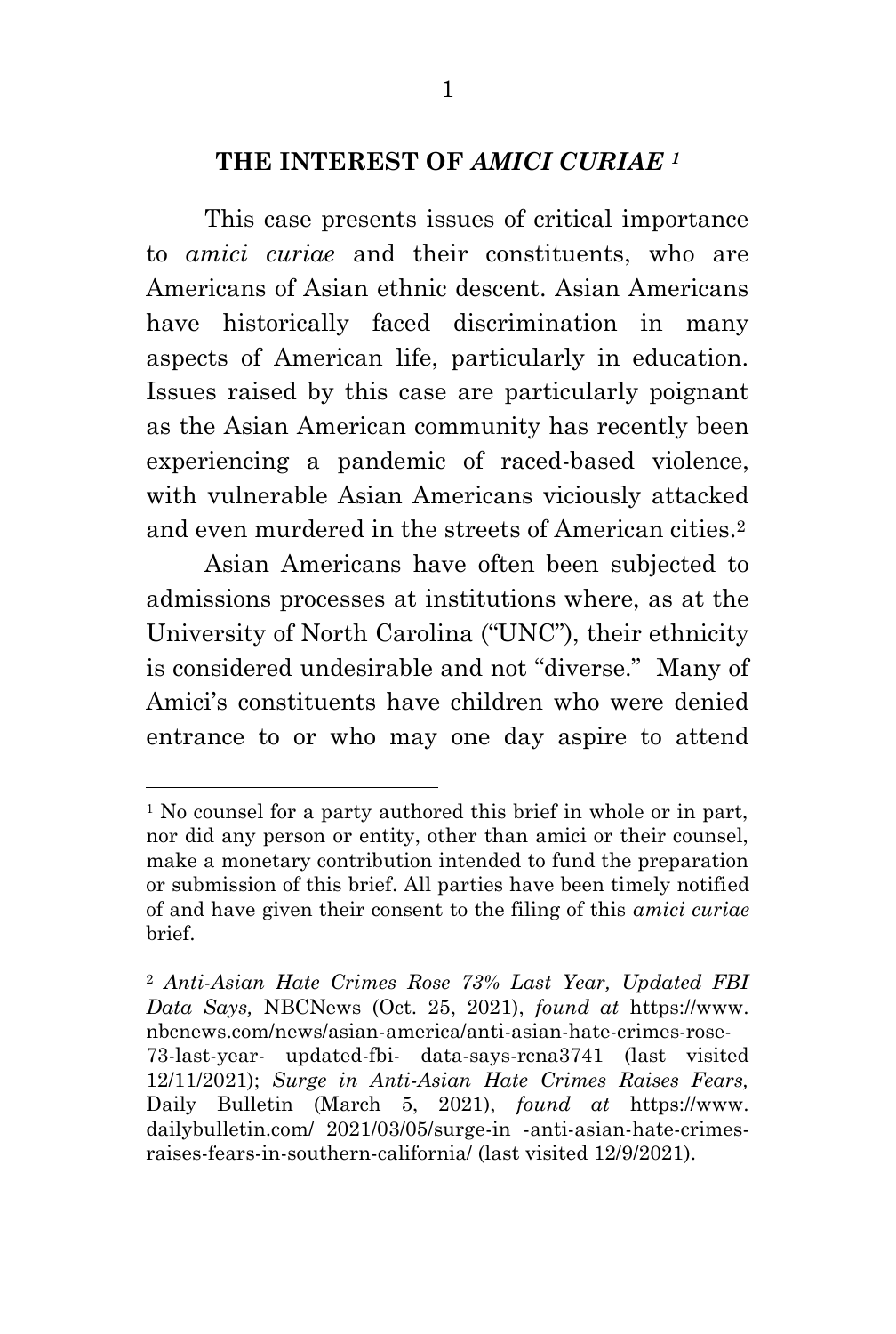UNC or other selective institutions with similar discriminatory admissions practices.

The Asian American Coalition for Education ("AACE") is an apolitical, non-profit, national alliance supported by over 300 organizations nationwide. It is devoted to promoting equal rights for Asian Americans in education and educationrelated activities. The leaders of AACE and its supporting organizations are Asian American community leaders, business leaders and, most importantly, parents. They are not professional "civil rights advocates" and do not get funding from large corporations or multibillion dollar foundations, but were forced to become civil rights advocates to expose, stop and prevent the discrimination against their children that the "professionals" ignore, downplay and facilitate. More information on AACE can be found at http://asianamericanforeducation.org.

The Asian American Legal Foundation ("AALF"), a non-profit organization based in San Francisco, was founded in 1994 to protect and promote the civil rights of Asian Americans. AALF focuses its work on situations where Asian Americans are discriminated against for a purportedly benign purpose and where high profile groups and individuals deny that discrimination even exists. Members of AALF were instrumental in the struggle to end discrimination against Chinese American students in the San Francisco, California public school system. *See Ho v. San Francisco*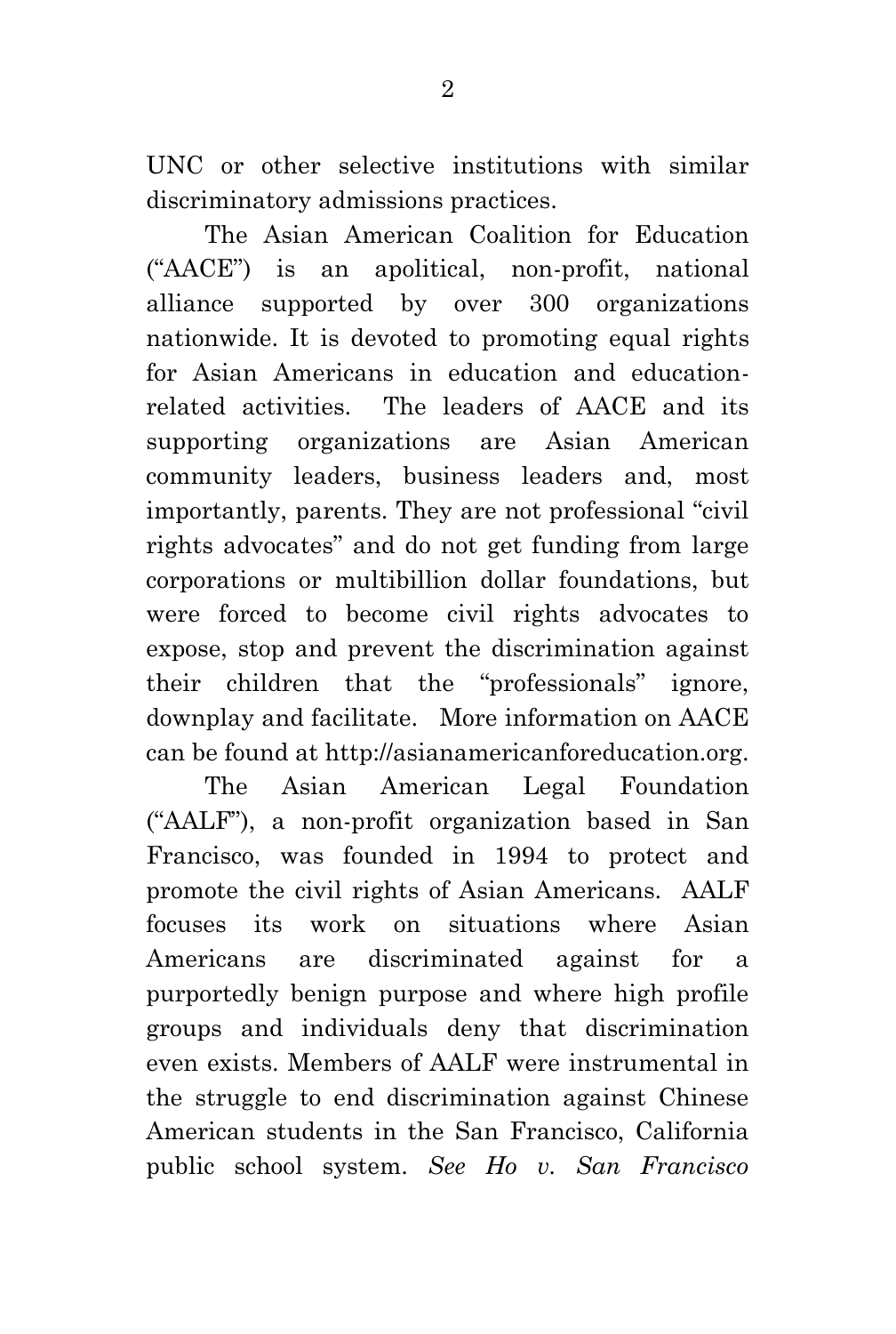*Unified Sch. Dist.,* 147 F.3d 854 (9th Cir. 1998). More information on AALF can be found at http://www.asianamericanlegal.com.

*Amici Curiae* ask this Court to hear their arguments in support of Petitioner.

#### **SUMMARY OF ARGUMENT**

The record below demonstrates that UNC's race conscious admissions program, which grants preferences to certain favored minorities, discriminates against Asian American and white applicants to UNC's colleges. As with Harvard and certain other selective institutions, UNC's racial discrimination is carried out in the name of diversity but the result is the same—discrimination against individual applicants who are of non-favored races.<sup>3</sup>

UNC's discrimination is not subtle. The evidence shows an in-state male Asian American candidate whose statistical chances of admission are 25% based on grades and other metrics would have a

<sup>3</sup> Selective colleges are no longer as blatant in their racial discrimination as in the past, but in recent years many have instituted ostensible "diversity" programs that essentially do the same thing—discriminate against individual applicants, particularly Asian Americans, solely because of their ethnicity. *See* Ron Unz, *The Myth of American Meritocracy: How Corrupt are Ivy League Admissions?,* (The American Conservative (Dec. 2012), *at* https://www.theamericanconservative.com/articles/ the-myth-of-american-meritocracy/ (last checked 12/9/2021).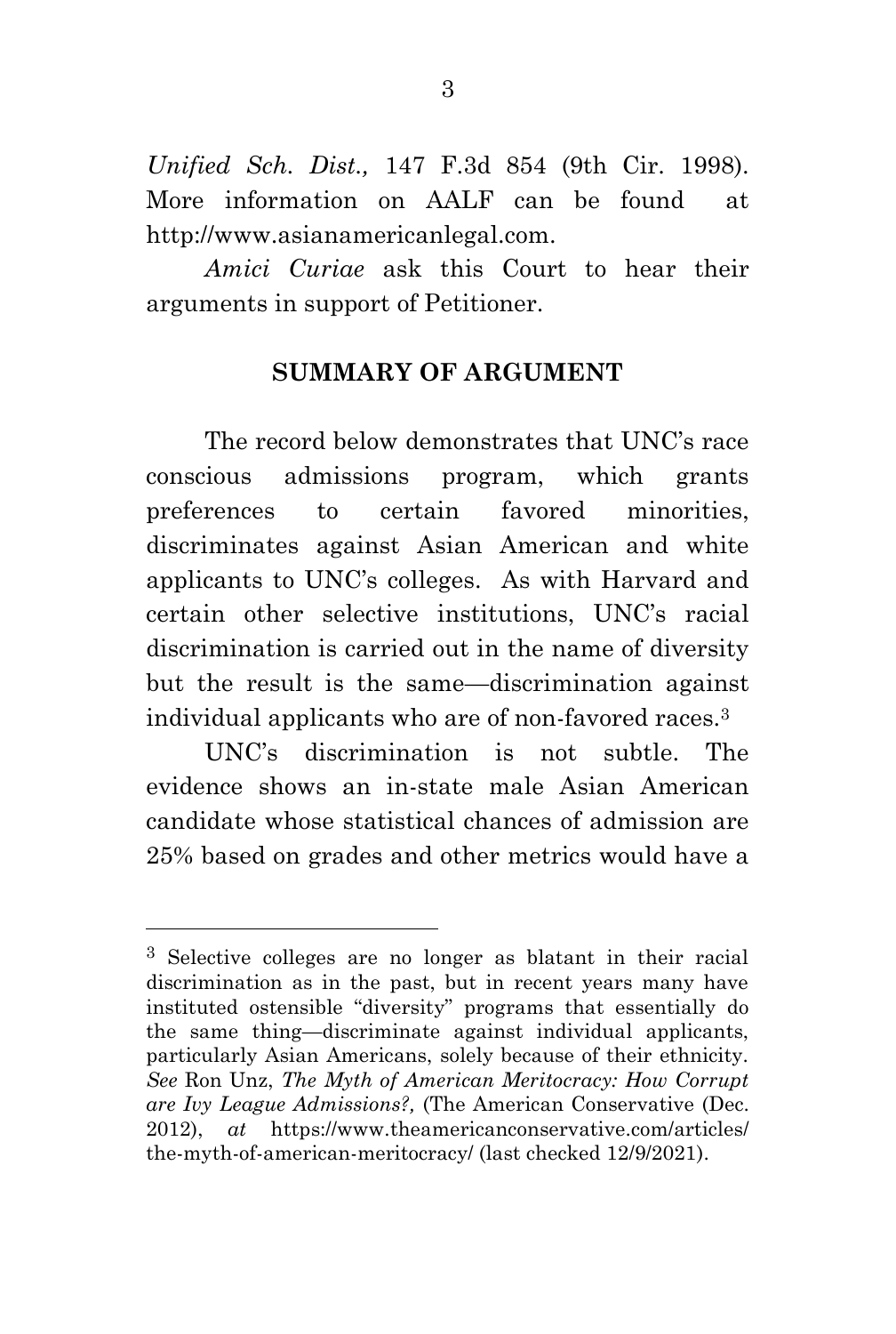63% chance of admission if treated as Hispanic and a 88% chance of admission if treated as black.

 UNC's lumping of all Asian Americans into one disfavored group that it deems to lack diversity ignores the fact that Asian Americans comprise at least 20 distinct ethnic groups, each with its own cultural heritage. Such treatment of Asian American applicants as "faceless" members of a disfavored "overrepresented" race is reminiscent of the negative stereotyping historically used to justify persecution of Asian Americans. It also echoes what Harvard did in the 1920s to keep Jewish Americans from being "overrepresented" on its campus. And, just as past anti-Semitic slurs spawned violence against Jews, today's libel similarly promotes violence against Asian Americans. *See* Cady Lang, *Hate Crimes Against Asian Americans Are on the Rise,* Time (Feb. 18, 2021), *found at* https://time.com/ 5938482/asianamerican-attacks/ (last visited 12/9/2021).

Throughout their long history in this country, Asian Americans faced discrimination rationalized by depicting them as featureless members of a "yellow horde," lacking the human attributes of other Americans and not deserving to be treated on their own merits as individuals. It is thus sad to see Asian Americans again subjected to negative stereotyping and discrimination—this time by UNC and respected educational institutions. This widespread discrimination, copied across the nation, causes real and tangible harm, resulting in Asian American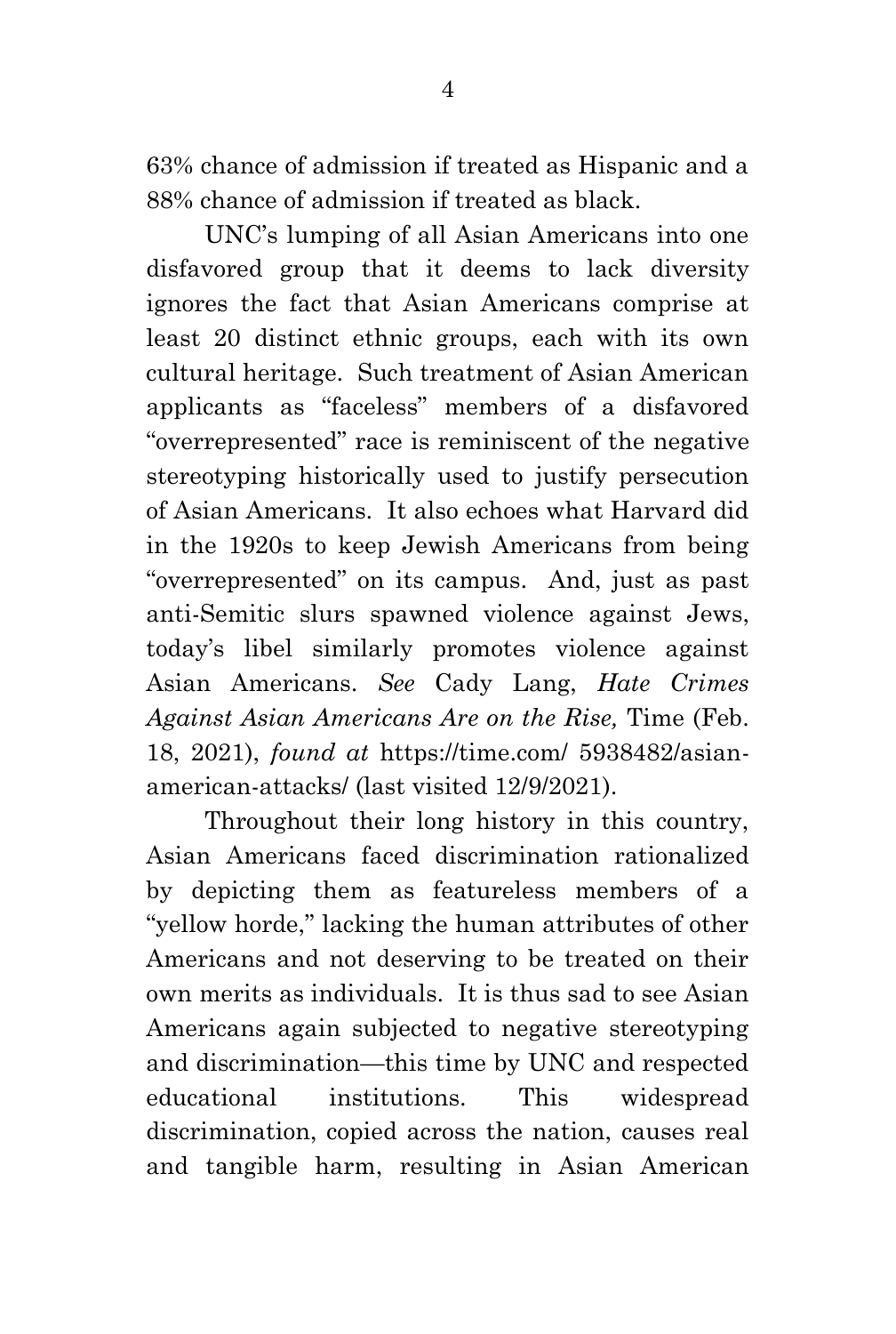children feeling a sense of inferiority, anger, and hopelessness in their academic endeavors, knowing they are likely to face additional hurdles to college admission just because of their ethnicity.

UNC's program should be stopped. Universities should not be allowed to use race conscious admissions in a misguided effort to hide failures in K12 education, something that fails to address the root causes of the problem while trammeling the rights of individuals. This case and the similar Harvard admissions case illustrate that, exactly as this Court has repeatedly declared, distinctions based on race are "odious" to a free people and should not be allowed except where necessary to remedy prior illegal use of race. If the present trend of imposing unneeded racial distinctions is allowed to continue, it will not stop with university admissions but will permeate all aspects of American society, with grave consequences for our future.

This Court should grant *certiorari* so that it can hear this case together with the Harvard admissions case, and clarify the standards applicable to a university's use of race.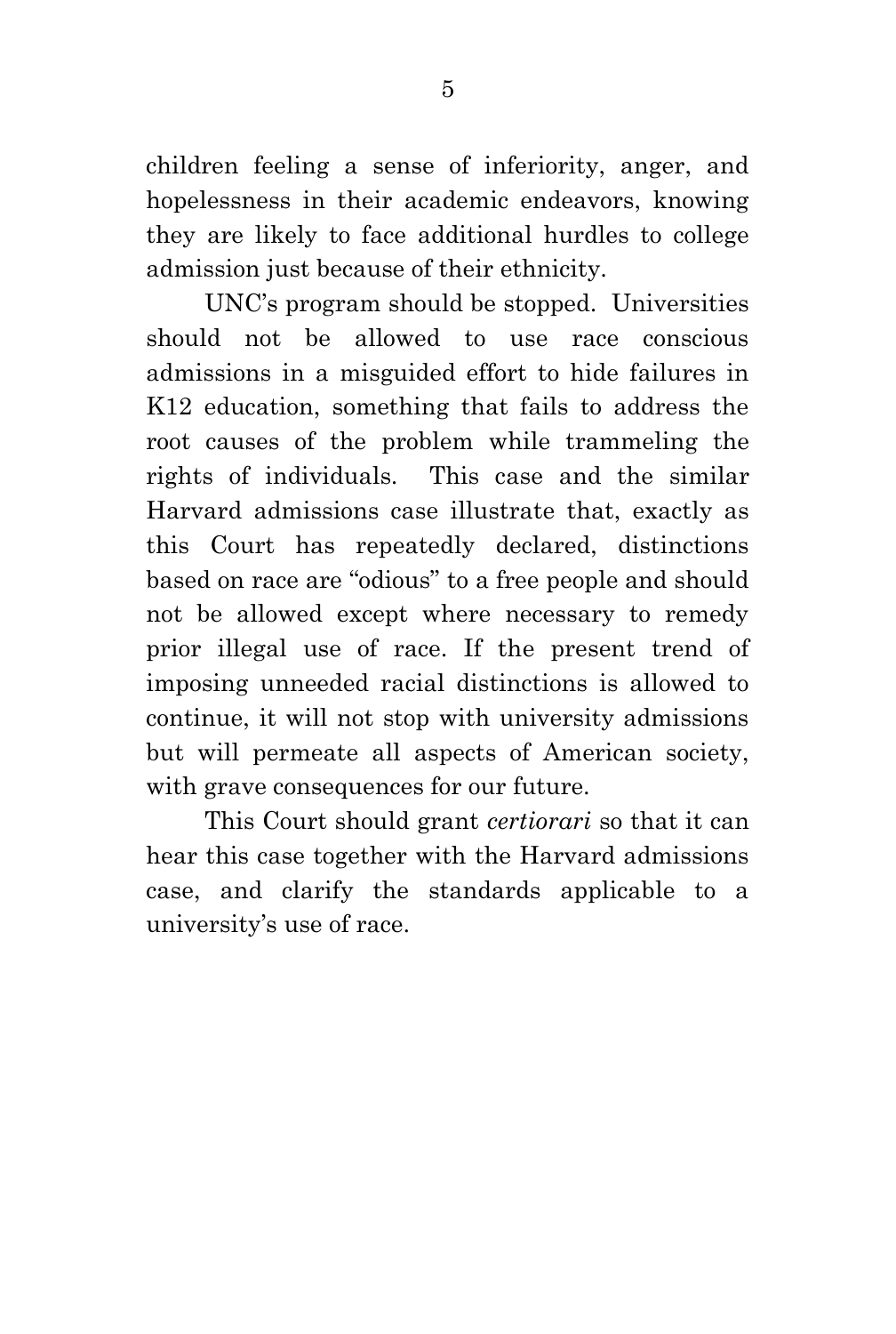#### **ARGUMENT**

# **I. THE UNIVERSITY'S UNLAWFUL DISCRIMINATION CAUSES PROFOUND INJURY TO ASIAN AMERICAN STUDENTS.**

# **A. UNC's Race-Conscious Admissions Discriminate Heavily Against Asian American Applicants.**

In its college admissions, UNC "demeans the dignity and worth" of Asian Americans by judging them by ancestry instead of by their "own merit and essential qualities." *Rice v. Cayetano,* 528 U.S. 495, 517 (2000). As the evidence shows, UNC gives preference to black, Hispanic and native American applicants, deeming them "under-represented minorities" ("URM"), while at the same time discriminating against individuals of the nonpreferred races, particularly Asian and white Americans. (D.C.Dkt. 160-1 at 2-4.)

The entire UNC admissions process is permeated with race. <sup>4</sup> UNC gives preferences to applicants of the preferred races under the guise of

<sup>4</sup> Candidates are assigned numerical scores in five categories: academic program, academic performance, extracurricular activity, personal qualities, and essay. (App. 70-71.) Race is considered at every stage of the admissions process. (App. 51, 97.) With a limited number of seats available, college admissions at UNC, like other selective schools, is a "zero sum" game. *See Fisher v. Univ. of Tex. at Austin,* 136 S.Ct. 2198, 2227 n.4 (2016) (Alito, J. dissenting).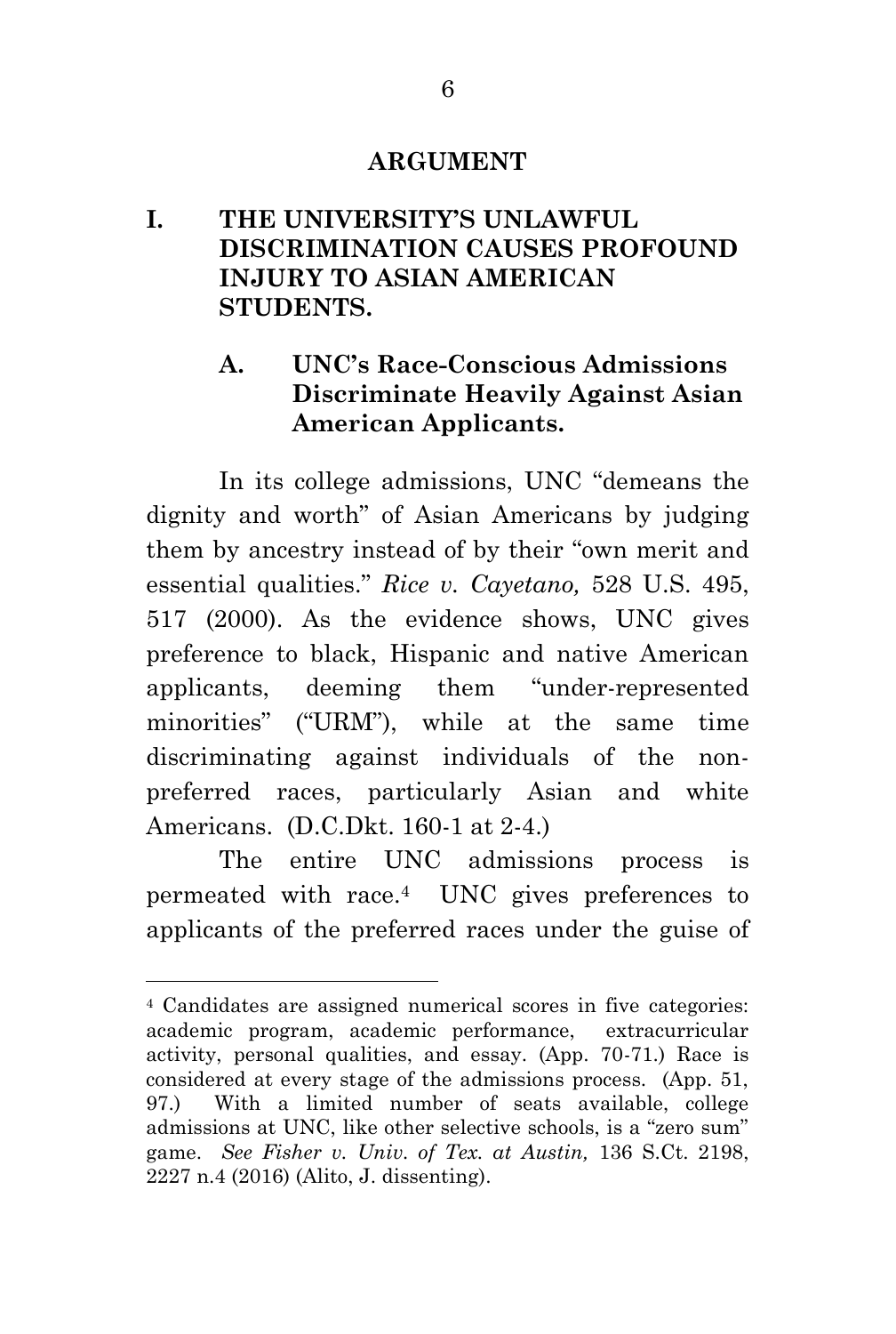promoting diversity but is actually attempting to mirror the racial demographics of the State: "The term 'underrepresented' in this context refers to any group 'whose percentage enrollment within the undergraduate student body is lower than their percentage within the general population in North Carolina.'" (App. 15 n. 7.) Such attempts at racial balancing are something this Court has long taught is forbidden. "We have many times over reaffirmed that '[r]acial balance is not to be achieved for its own sake.'" *Parents Inv. In Comm. Sch. v. Seattle School No. 1*, 127 S. Ct. 2738, 2757 (2007) (citing cases).

Admissions officers' internal communications demonstrate that Asian Americans along with whites are at the bottom of UNC's racial hierarchy. As the court below noted, "One email, in the words of Plaintiff, 'express[es] disappointment that an applicant with perfect test scores was Asian and not 'Brown.'" (App. 40.) UNC itself concedes race can be a determinative factor in admission. (App. 150.) Indeed, UNC's discrimination is not subtle. As the Petitioner's expert found, an in-state male Asian American candidate whose statistical chances of admission are 25% based on his grades and other metrics would have a 63% chance of admission if treated as Hispanic and a 88% chance of admission if treated as black. (D.C.Dkt. 160-1 at 7, 30.) The effect of the racial preferences is even greater with out-ofstate applicants. (*Id.* at 31, 46-47.)

UNC's discrimination against Asian American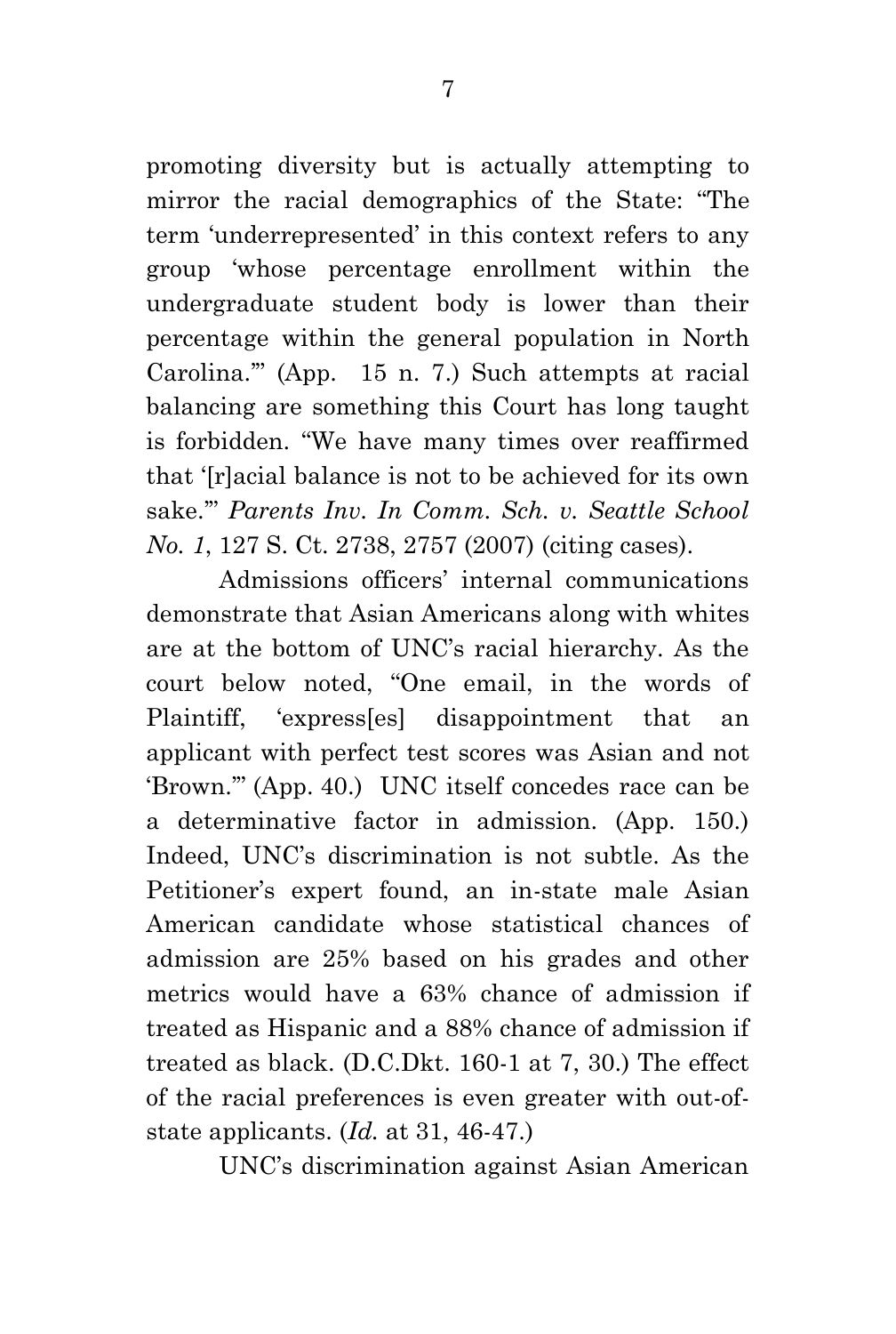and white applicants extends even to recruitment: "URMs in North Carolina could score as low as a 26 on the ACT and be recruited, whereas white and Asian American students needed at least a 29." (App. 48.)

Not only does UNC penalize Asian Americans because it does not consider them as contributors to diversity; it lumps them all together despite the fact that "Asian" encompasses many different ethnic groups, each of which is a distinct minority: "Asian Americans trace their roots to more than 20 countries in East and Southeast Asia and the Indian subcontinent, each with unique histories, cultures, languages and other characteristics." Abby Budiman & Neil G. Ruiz, *Key Facts about Asian Americans, a Diverse and Growing Population*, Pew Research Center (April 21, 1921), *found at https://www .pewresearch. org/fact -tank/2021/04/29/key -factsabout-asian-americans/*(last visited 12/10/2021).

# **B. The Burden of UNC's Use of Race Falls Heaviest on Those Least Able to Bear It.**

It would be wrong to think that Asian American students uniformly apply to UNC with high GPAs and test scores and that conditions are merely being "equalized" by UNC's use of race, and that no one is really being harmed. First, under the Fourteenth Amendment to the United States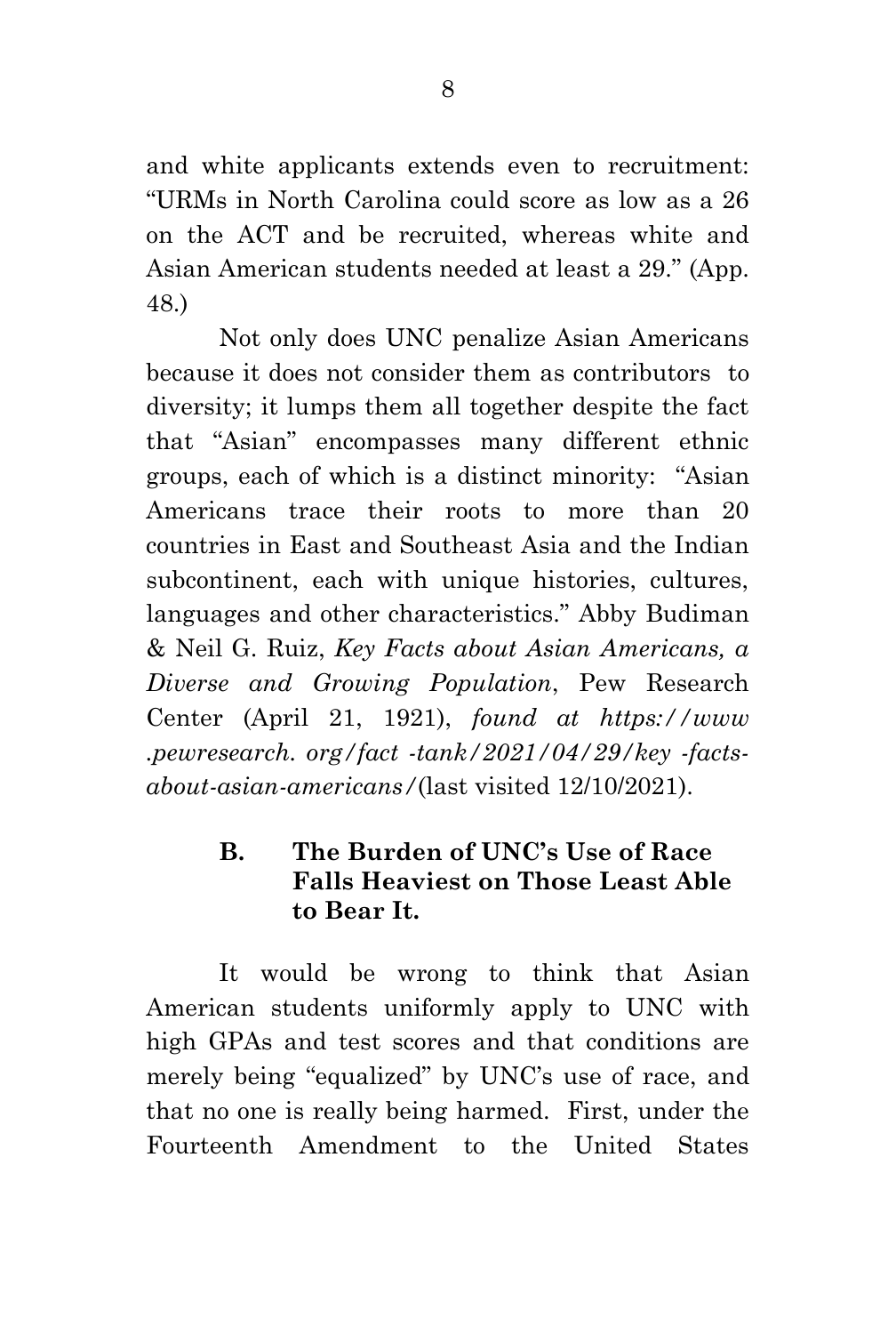Constitution, the constitutional injury lies in the absence of equal treatment, whatever the result. *Northeastern Fla. Ch. of the Associated Gen. Contractors v. City of Jacksonville,* 508 U.S. 656, 666 (1993). Moreover, as noted, "Asian" comprises at least 20 distinct ethnic groups. Within each of these there are considerable differences in terms of family background and resources. What happens in UNC admissions is that the more socioeconomically advantaged, better prepared Asian American candidates may still gain entry in spite of the ethnic "handicap": "when you're in the very top decile, pretty much everybody is getting in." (App. 76.) However, less advantaged Asian American candidates with less than perfect scores are at a severe disadvantage compared to similarly-placed applicants of the preferred races: "For instance, in decile five, 'whites and Asian Americans have admit rates that are below 30%, but the African American admit rate is over 40 points higher, at 71%, and the Hispanic admit rate is almost 54%.'" (App. 76-77.)

Thus, perversely, the burden of UNC's racial discrimination falls heaviest on the most disadvantaged Asian American and white individuals who apply for admission.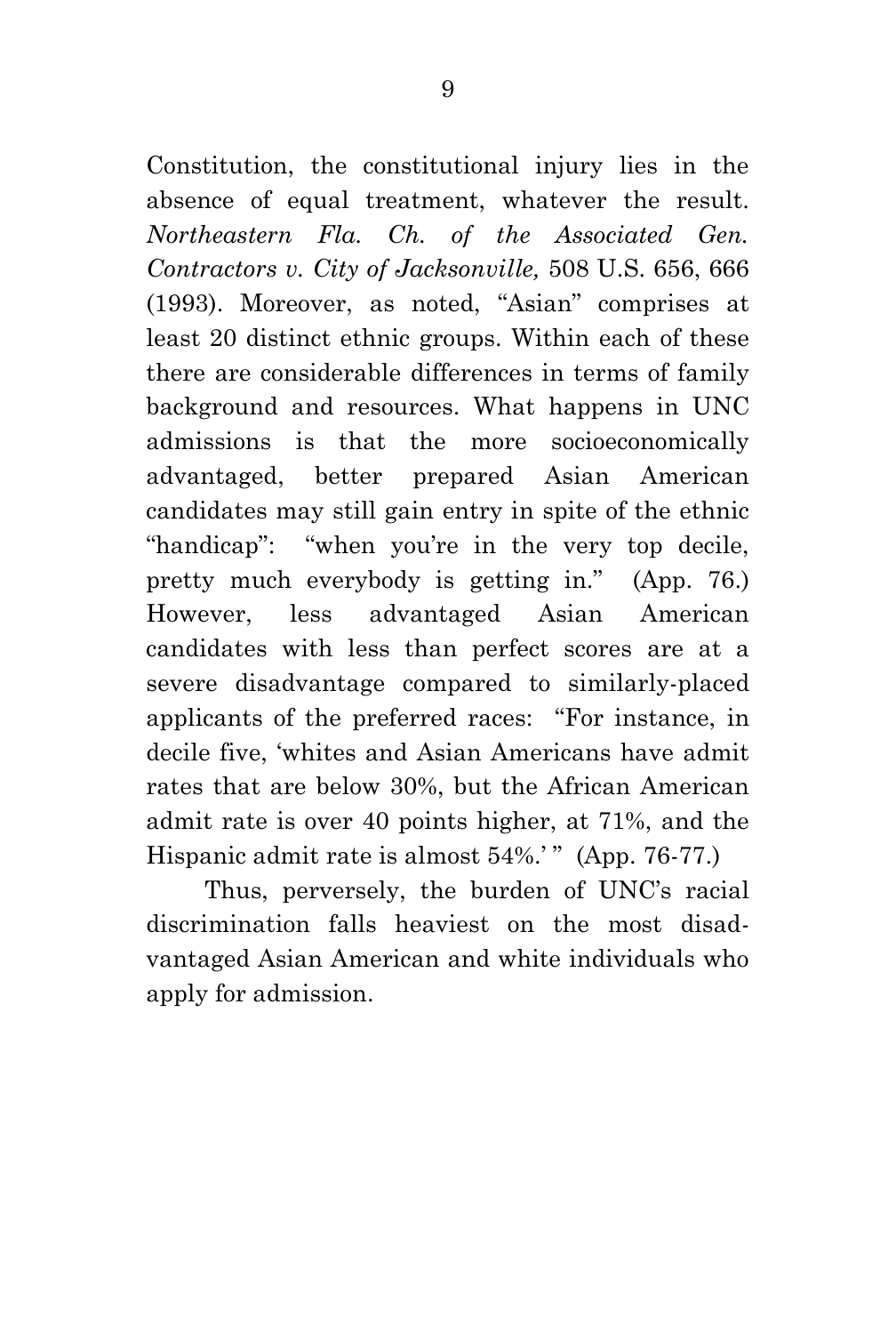**C. The Higher Admissions Standards Imposed on Asian American Children by UNC and Other Selective Universities Lead to Unbearable Study Loads, Stress, Depression and Other Psychological Harm.**

Preparing for college is daunting for all high school students. The *de facto* higher admission standards imposed by UNC and other selective colleges on applicants identified as "Asian" makes the process even worse for Asian American students. Filled with despair because they know they will face formidable additional barriers in the admissions process, many of them undertake overwhelming study loads, working themselves into ill health, and suffering higher rates of anxiety, depression and suicide. "Asian American college students are 1.6 times more likely than all others to make a serious suicide attempt." George Qiao, *Why Are Asian American Kids Killing Themselves?* Plan A Magazine, Oct. 3, 2017, *found at https://planamag. com/ why-are-asian-american-kids-killing-themselves/* (last visited 12/12/2021).

When Asian American children learn they face barriers because they are deemed to contribute "less" to "diversity," they often want to deny or repudiate their ethnic heritage. Many researchers have documented the pernicious effects felt throughout the Asian American community. *See* Yi-Chen (Jenny)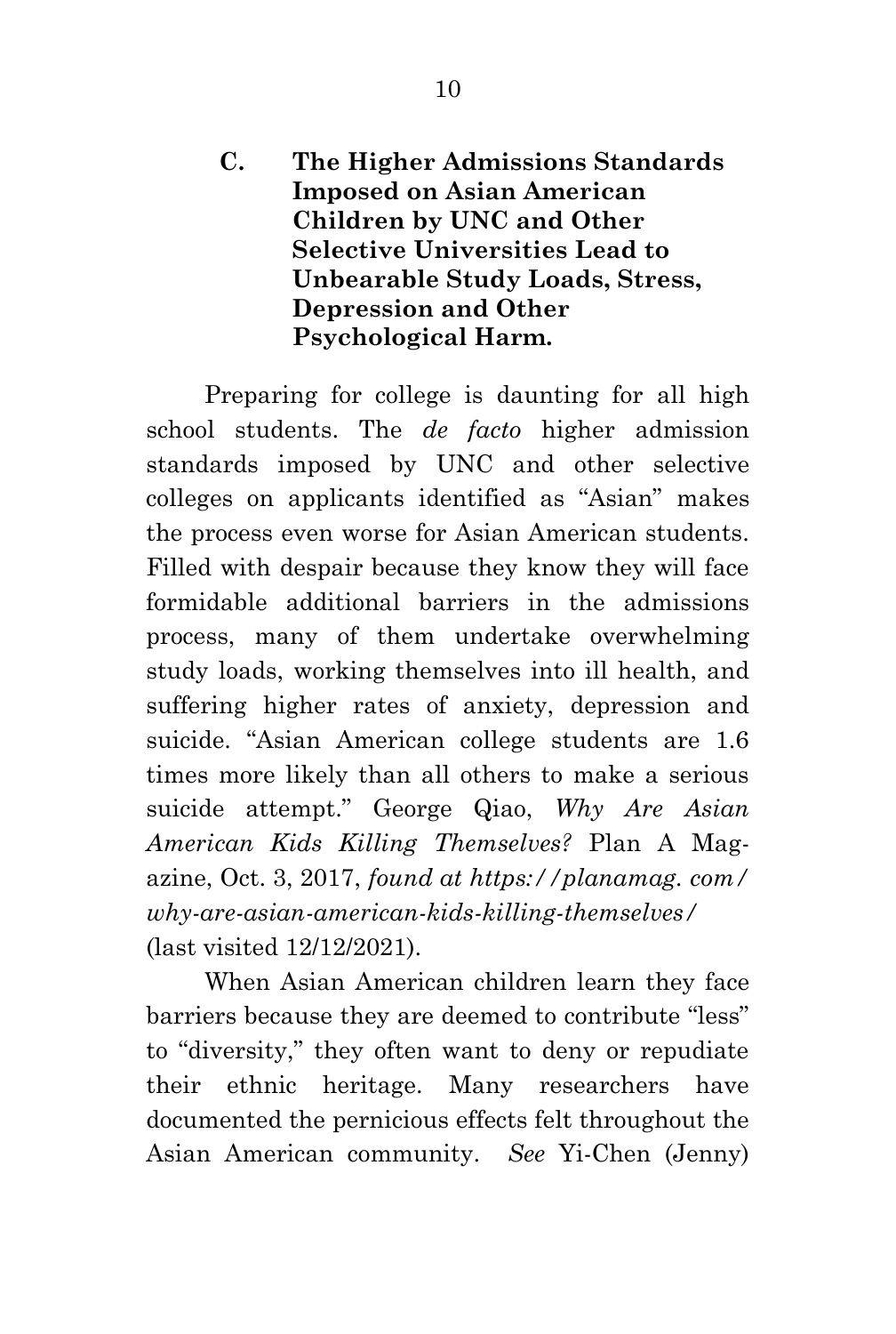Wu, *Admission Considerations in Higher Education Among Asian Americans,* American Psychological Association, *found at* https://www.apa.org/pi/oema/ resources/ethnicity-health/asian-american/articleadmission (last visited 12/12/2021) (citing sources).

# **D. There is a Terrible Effect on the Dignity and Self Worth of Students Who Know They will Face Discrimination if Seen as "Asian."**

As found by this Court, classification by race inevitably promotes feelings of "racial inferiority" and "racial hostility." *Richmond v. J. A. Croson Co.,* 488 U. S. 469, 493-94 (1989). In American education today, it has produced a pernicious regime in which it is viewed as somehow shameful to be "Asian."

As Lee Cheng, Secretary of AALF, testified in hearings before the U.S. House of Representatives, Sub-Committee on the Constitution, "Many Chinese American children have internalized their anger and pain, confused about why they are treated differently from their non-Chinese friends. Often they become ashamed of their ethnic heritage . . ." *Group Preferences and the Law*, U.S. House of Representatives Sub-Committee on the Constitution (June 1, 1995), p. 241, *at* http://www.archive.org/stream/ grouppreferences00unit/grouppreferences00unit\_djv u.txt (last visited 12/12/2021).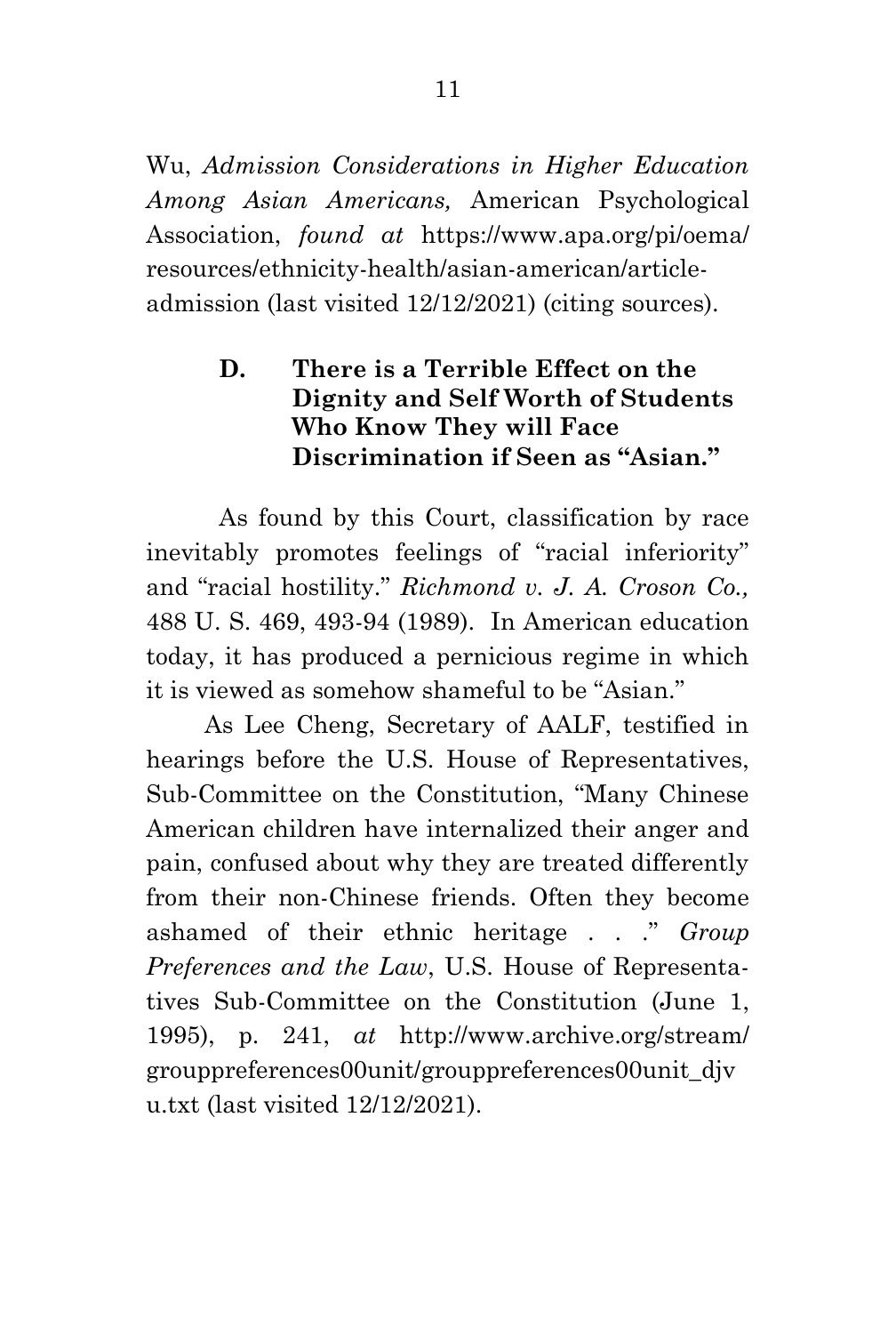Consultants who advise on how to get kids into college openly state that Asian Americans should conceal or downplay their ethnicity: "'We will make them appear less Asian when they apply.'" Bella English, *To Get Into Elite Colleges, Some Advised To 'Appear Less Asian,'* The Boston Globe, June 1, 2015, *found at* https://www.bostonglobe.com/lifestyle/2015/ 06/01/college-counselors-advise-some-asian-studentsappear-less-asian/Ew7g4JiQMiqYNQlIwqEIuO/ story .html (last visited 12/12/2021). "And for the college essay, don't write about your immigrant family . . ." (*Id.*)

The Princeton Review advises Asian Americans: "If you're given an option, don't attach a photograph to your application and don't answer the optional question about your ethnic background. This is especially important if you don't have an Asiansounding surname. (By the same token, if you do have an Asian-sounding surname but aren't Asian, do attach a photograph)." Akane Otani, *Tips From the Princeton Review: Act Less Asian, Add Pics if You're Black,* Bloomberg, Nov. 21, 2014, *found at*  https://www.bloomberg.com/news/articles/2014-11-21 /princeton-review-tells-asians-to-act-less-asian-andblack-students-to-attach-photos (visited 12/12/2021).

Only Asian American children have to hide that they want to be violinists or pianists, or doctors or scientists; or are told it might be fatal to their college admission chances to provide a photograph that reveals their race. This cannot be right.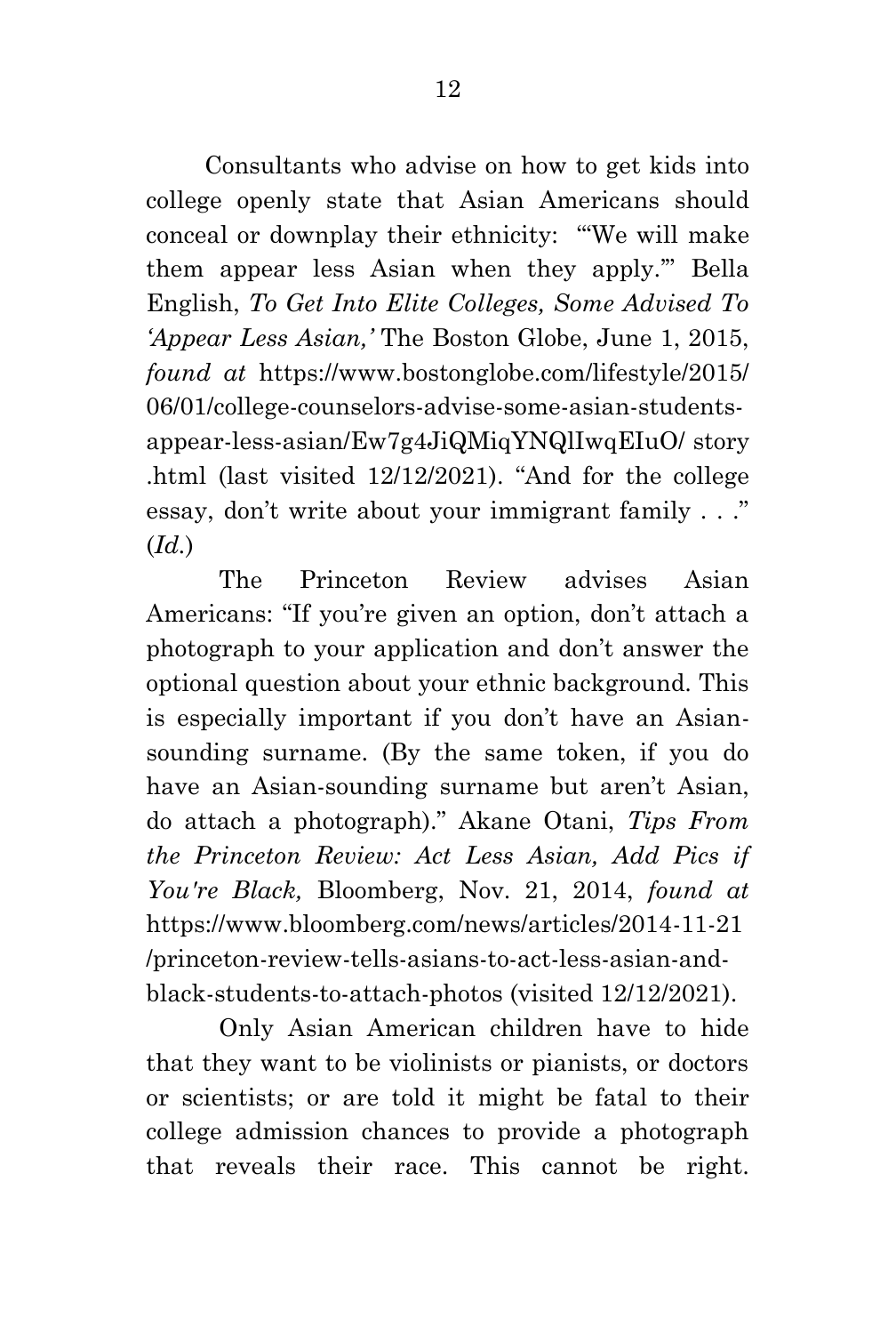American children should not need to feel they will be discriminated against in education unless they conceal their heritage.

UNC promotes this shameful trend in higher education, sending a distinct message to Asian American applicants that they will not be considered as individuals on their own merits unless they can somehow hide their ethnicity.

#### **II. UNC'S RACIAL HIERARCHY PROMOTES THE SAME REPELLANT STEREOTYPES HISTORICALLY USED TO JUSTIFY DISCRIMINATION AND VIOLENCE AGAINST ASIAN AMERICANS.**

# **A. Throughout Much of This Nation's History, Persecution of Asian Americans Was the Shameful Norm.**

UNC's discrimination against Asian Americans because it does not view them as contributing to diversity evokes the odious stereotypes historically used to justify discrimination against Asian Americans. Throughout early American history, Asian Americans were marginalized as somehow lacking in ordinary human qualities and denied opportunities open to other individuals. *See, e.g.,* Charles McClain, *In Search of Equality* (Univ. of Cal. Press 1994); Elmer Clarence Sandmeyer, *The Anti-Chinese Movement in California* (Univ. of Ill. Press 1991); Victor Low, *The Unimpressible Race*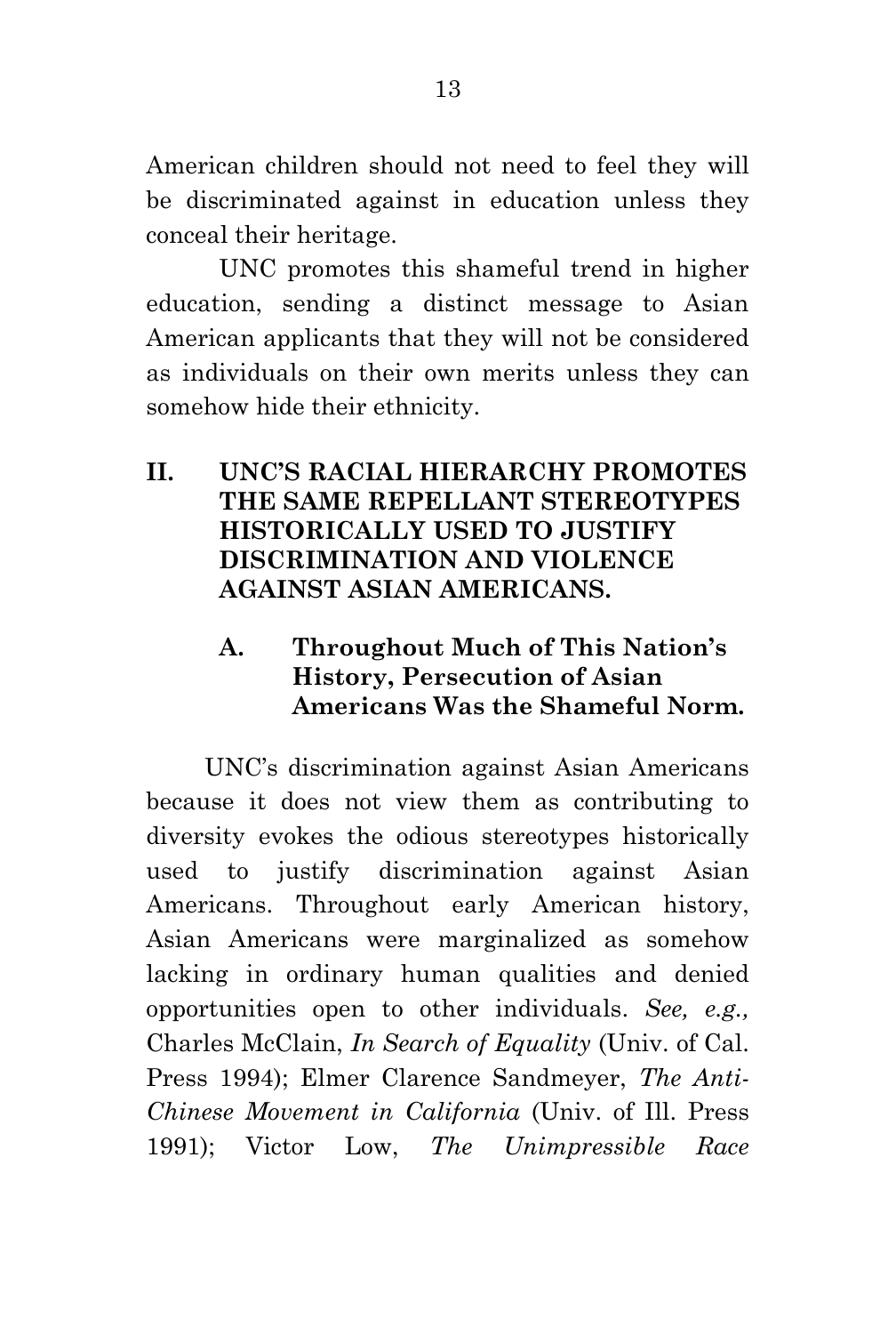(East/West Publishing Co. 1982).

While Asian American immigrants were drawn to the United States by its promise of a better life, all too often they found only hardship and the dangerous work that nobody else wanted. Their treatment was so dismal it gave rise to the expression "a Chinaman's Chance," a term meaning, "Little or no chance at all; a completely hopeless prospect." The Free Dictionary, *found at* https://idioms. thefreedictionary.com/Chinaman%27s+chance (last visited 12/09/2021).5 The many court cases in which Asian Americans struggled for equal treatment provide a historical record that is tragic, outrageous and impossible to refute.

In 1854, in *People v. Hall,* 4 Cal. 399, 404-05 (1854), the California Supreme Court invalidated the testimony of Chinese American witnesses to a murder, explaining that Chinese were "a distinct people . . . whose mendacity is proverbial; a race of people whom nature has marked as inferior, and who are incapable of progress or intellectual development beyond a certain point, as their history has shown; differing in language, opinions, color, and physical conformation; between whom and ourselves nature has placed an impassable difference."

<sup>&</sup>lt;sup>5</sup> There are various explanations for the origin of this phrase. "One is that they were given the most dangerous jobs, such as setting and igniting explosives. Another is that judges and juries routinely convicted Chinese defendants on the flimsiest of evidence. A third is that Chinese miners were allowed to work gold claims only after others had taken the best ore." *Id.*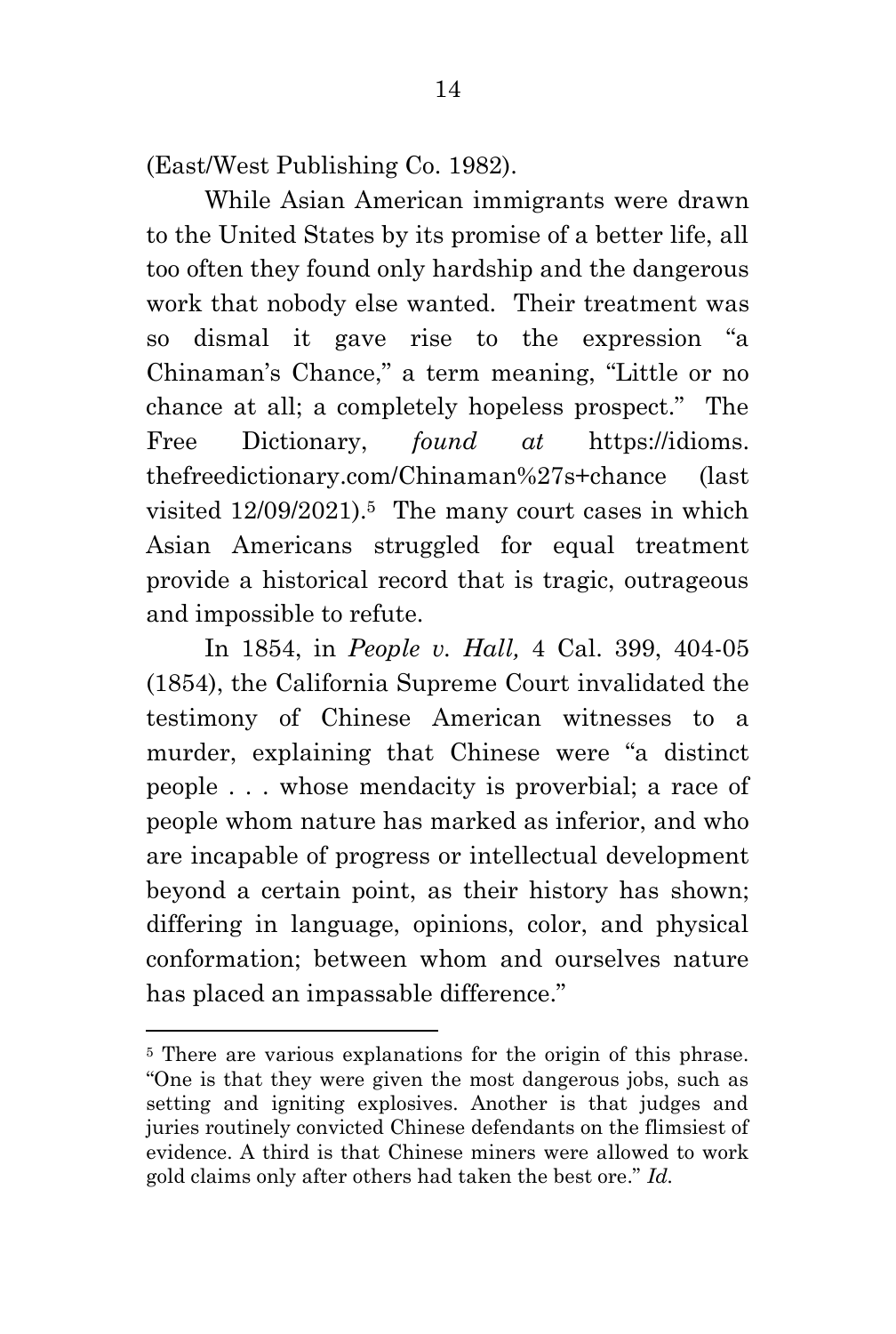In *Ho Ah Kow v. Nunan,* 12 F. Cal. 252 (C.C.D. Cal. 1879) (No. 6,546), a district court invalidated San Francisco's infamous "Queue Ordinance" on equal protection grounds.

In *In re Ah Chong,* 2 F. 733 (C.C.D. Cal. 1880), the court found unconstitutional a law forbidding Chinese Americans from fishing in California waters.

In *In re Tiburcio Parrott,* 1 F. 481 (C.C.D. Cal. 1880), the court declared unconstitutional a provision of California's 1879 constitution that forbade corporations and municipalities from hiring Chinese Americans.

In *Yick Wo v. Hopkins,* 118 U.S. 356 (1886), the Supreme Court ruled that Chinese were "persons" under the Fourteenth Amendment and could not be singled out for unequal burden under a San Francisco laundry licensing ordinance.

In *In re Lee Sing,* 43 F. 359 (C.C.D. Cal. 1890), the court found unconstitutional the "Bingham Ordinance," which had mandated residential segregation of Chinese Americans.

In *United States v. Wong Kim Ark,* 169 U.S. 649 (1898), the Supreme Court ruled that a Chinese American boy, born in San Francisco, could not be prevented from returning to the city after a trip abroad.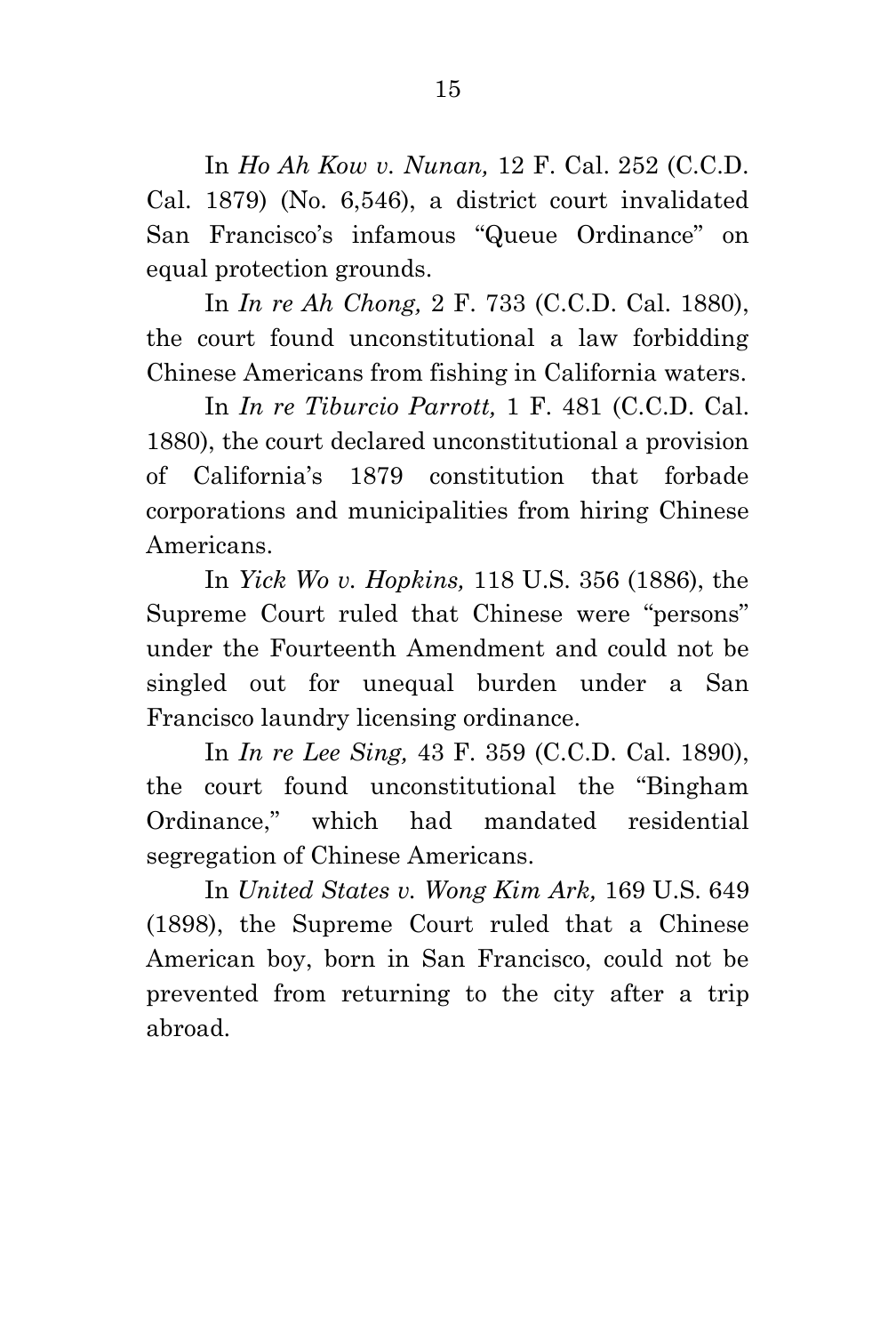### **B. The Chinese Exclusion Act.**

In 1882, in an extraordinary attack on equal protection, Congress passed the Chinese Exclusion Act, a law enacted to prevent an entire ethnic group from immigrating to the United States. *See Chinese Immigration and the Chinese Exclusion Acts, found at* https:// history.state.gov/ milestones/1866-1898/ chinese-immigration (last visited 12/12/2021). Fueled by anti-Chinese hysteria, it prohibited all entry of "Chinese laborers." *Id.* As aptly described by opponent Republican Senator George Frisbie Hoar, it was "nothing less than the legalization of racial discrimination." *Id.*

In 1943, when China was an ally in the war against the Empire of Japan, the United States finally repealed the Chinese Exclusion Act. *Id.*

# **C. World War II Internment of Japanese American Families.**

One of the most egregious modern attacks on the constitutional rights of Asian Americans occurred during World War II, when entire families of Japanese Americans were removed from their West Coast homes and placed in internment camps.<sup>6</sup>

<sup>6</sup> Executive Order No. 9066, issued February 19, 1942, authorized the Secretary of War and military commanders "to prescribe military areas from which any persons may be excluded as protection against espionage and sabotage." Congress enacted § 97a of Title 18 of the United States Code,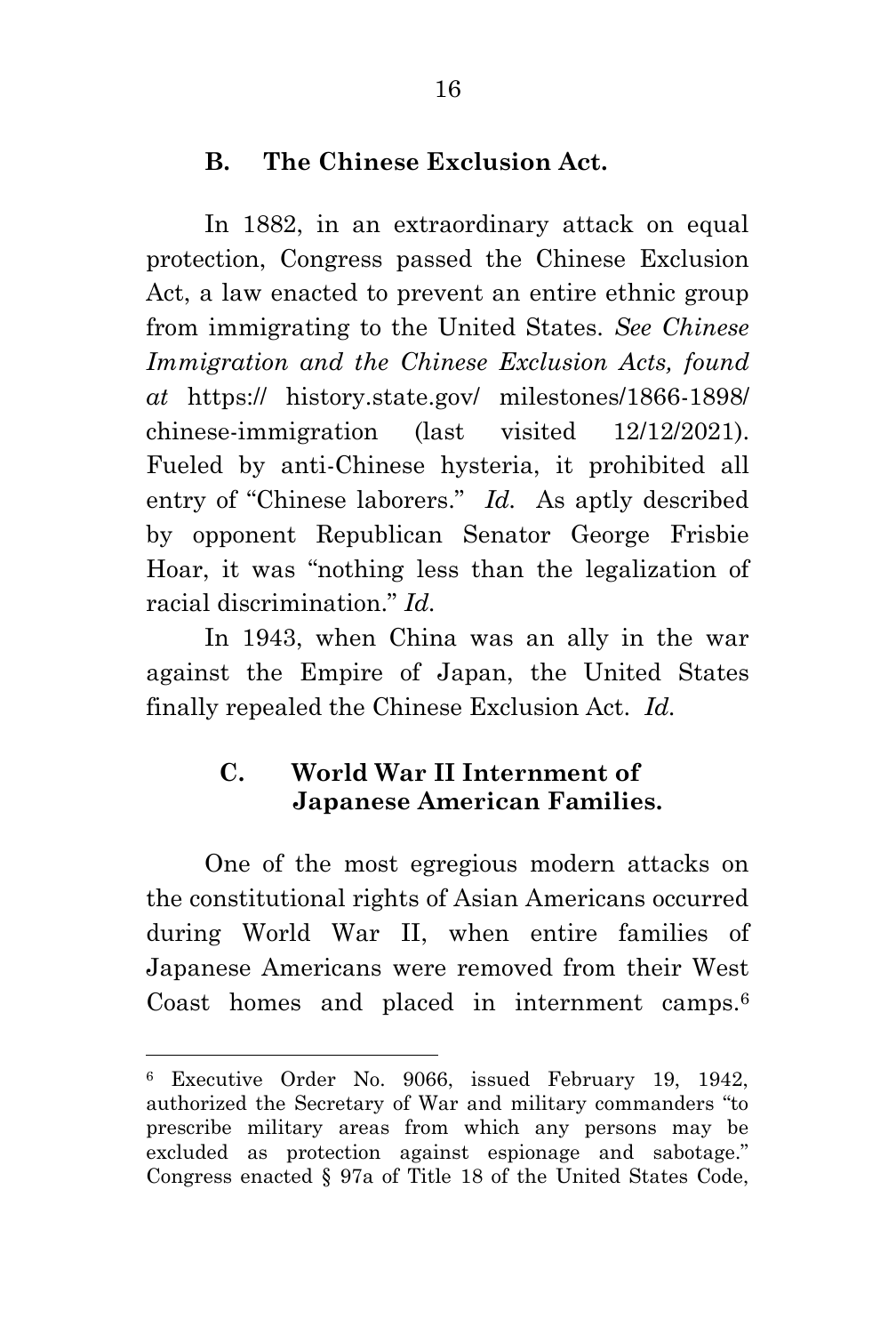Supported by the statements of authorities and experts who declared the discriminatory measure necessary to national security, the internment of Americans in concentration camps on American soil was allowed by the courts. *See Hirabayashi v. United States*, 320 U.S. 81 (1943). Only decades later was it acknowledged there had been no justification for this abrogation of constitutional rights. *See Korematsu v. United States,* 584 F. Supp. 1406, 1416-20 (N.D. Cal. 1984) (motivation was "racism" and "hysteria" and not "military necessity"); *Hirabayashi v. United States*, 828 F.2d 591 (9th Cir. 1987).

# **D. The Disgraceful History of Discrimination Against Asian Americans in Education.**

After the 1776 Revolution, Americans agreed with Thomas Jefferson "that the future of the republic depended on an educated citizenry" and that universal public education should be provided to all citizens. Johann N. Neem, *The Founding Fathers Made Our Schools Public. We Should Keep Them That Way,* The Washington Post, Aug. 20, 2017, *found at* https://www.washingtonpost.com/news/ made-by-history/wp/2017/08/20/early-america-had-

making it a crime for anyone to remain in restricted zones in violation of such orders. Military commanders then issued proclamations excluding Japanese Americans from West Coast areas and sending them to internment camps. *See Korematsu,*  584 F. Supp. at 1409.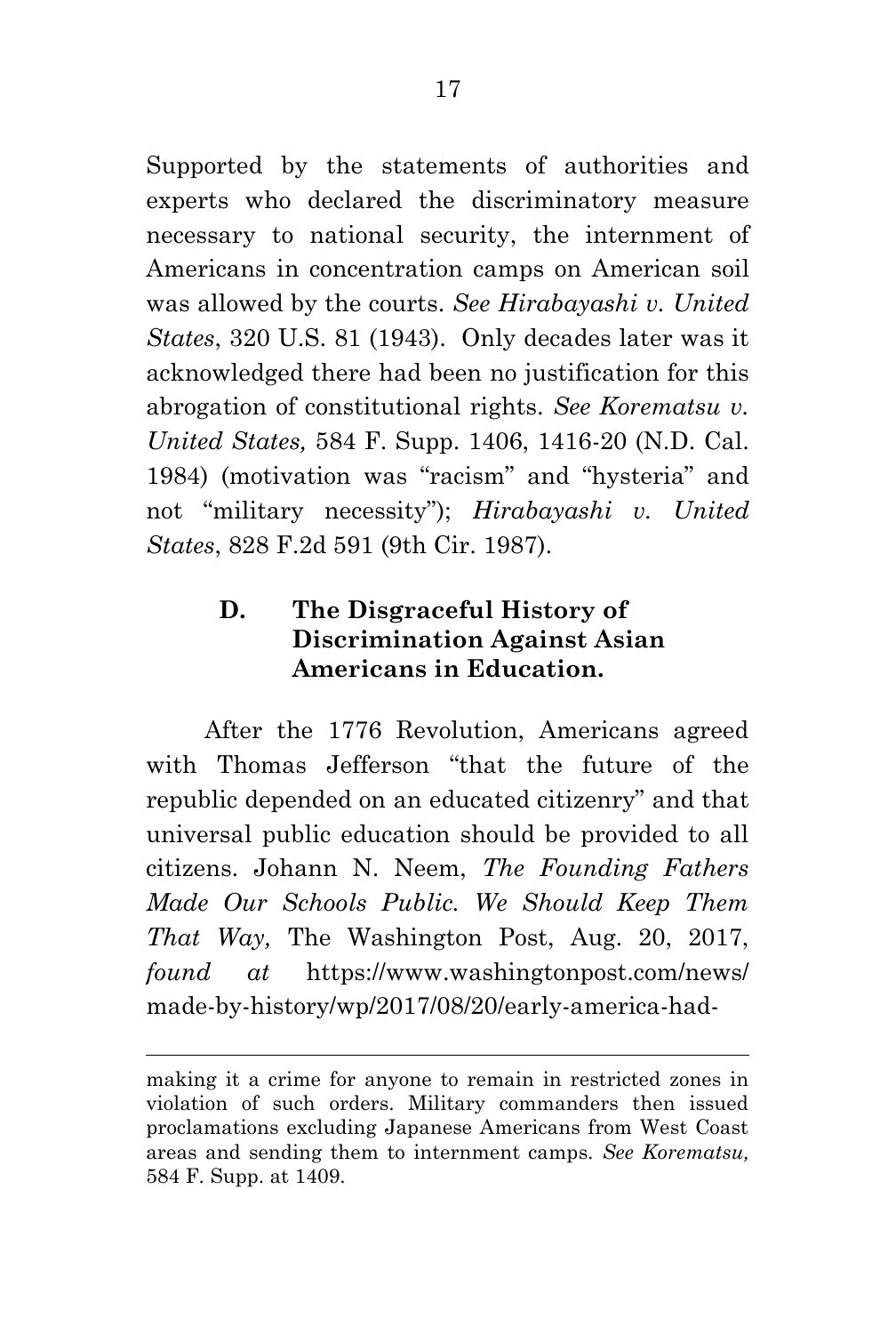school-choice-the-founders-rejected-it/ (last visited 12/09/2021). Alas, that noble sentiment did not extend to Asian Americans, who were often denied access to public education.

*In Tape v. Hurley,* 66 Cal. 473, 6 P. 12 (1885), it took a court battle to force San Francisco schools to admit a Chinese American girl denied entry because, as stated by the State Superintendent of Public Instruction, public schools were not open to "Mongolian" children. *McClain, supra,* at 137. In response to the ruling, the California legislature authorized the establishment of separate "Chinese" schools: "When such separate schools are established, Chinese or Mongolian children must not be admitted into any other schools." Chinese American schoolchildren were restricted to those schools until well into the twentieth century. *Ho v. San Francisco Unified Sch. Dist.,* 147 F.3d at 864.

Asian American schoolchildren were among the first victims of the "separate-but-equal" doctrine created in *Plessy v. Ferguson,* 163 U.S. 537 (1896). The Court created the doctrine in a case where a black passenger attempted to board a "white" railway car. *Id*. In 1902, in *Wong Him v. Callahan,* 119 F. 381 (C.C.N.D. Cal. 1902), this doctrine was applied to schools when a court ruled that Chinese American children in San Francisco could be barred from "white" schools because the "Chinese" school in Chinatown was "separate but equal."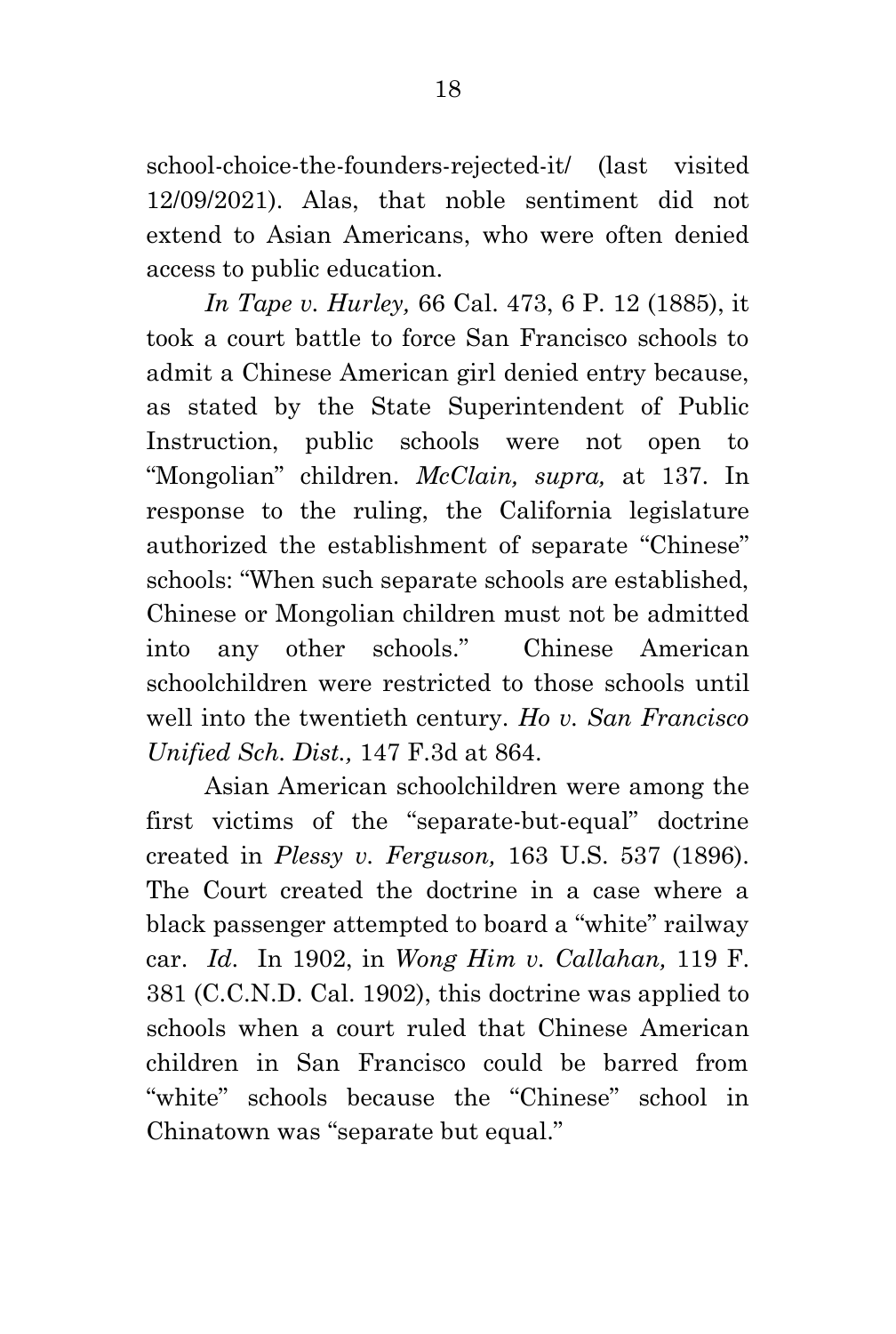In *Gong Lum v. Rice,* 275 U.S. 78 (1927), the Supreme Court affirmed that the separate-but-equal doctrine applied to K-12 schools, finding that a nineyear-old Chinese-American girl in Mississippi could be denied entry to the local "white" school because she was a member of the "yellow" race. *Id.* at 87.

In *Ho v. San Francisco Unified Sch. Dist., supra,* 147 F.3d 854, a striking modern example of discrimination against Asian Americans, constituents of *amici curiae* were forced to engage in five years of vigorous litigation to end the San Francisco school district's policy of assigning children to the city's K-12 schools based on their race. *See id.*; *San Francisco NAACP v. San Francisco Unified. Sch. Dist.,* 59 F. Supp. 2d 1021 (N.D. Cal. 1999).

The *Ho* case was particularly ironic as just a few decades earlier, in *Lee v. Johnson,* 404 U.S. 1215, 1215-16 (1971), Supreme Court Justice Douglas, recognizing the long history of discrimination against Asian Americans in education, wrote: "Historically, California statutorily provided for the establishment of separate schools for children of Chinese ancestry. That was the classic case of *de jure* segregation involved [and found unconstitutional] in *Brown v. Board of Education* [347 U.S. 483 (1954)]. . . *Brown v. Board of Education* was not written for blacks alone. It rests on the Equal Protection Clause of the Fourteenth Amendment, one of the first beneficiaries of which were the Chinese people of San Francisco."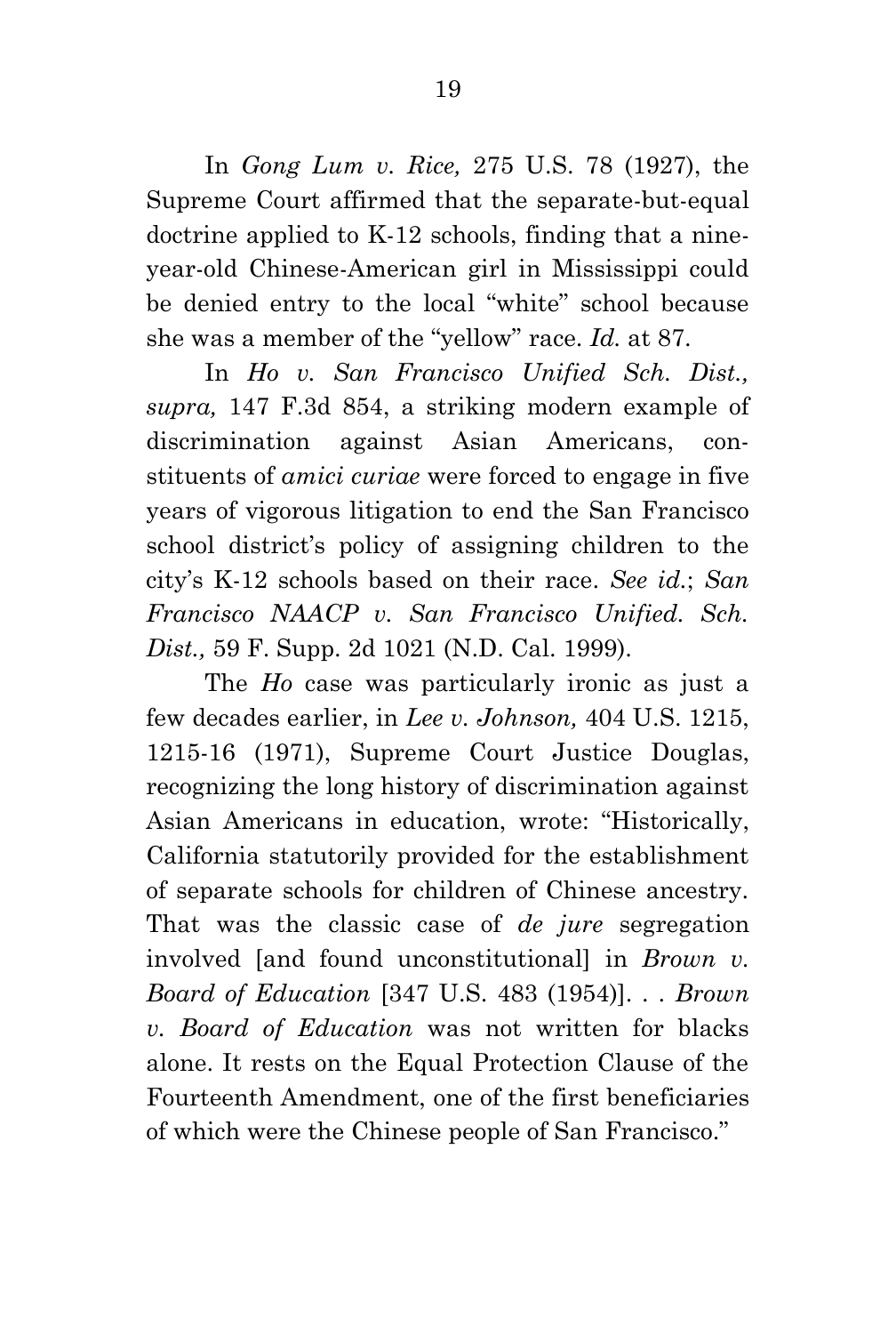Unfortunately, as demonstrated by UNC, Harvard and certain other selective institutions, the same discriminatory intent is alive today, now cloaked as a striving for "diversity."

# **III. THE DISTRICT COURT'S DEFERENCE TO UNIVERSITY OFFICIALS OMITTED THE SKEPTICAL REVIEW REQUIRED UNDER TRUE STRICT SCRUTINY.**

#### **A. The Court Below Deferred to UNC Rather Than Applying Hostile Review to its Use of Race.**

In *Grutter v. Bollinger,* 539 U.S. 306 (2003), this Court held that the University of Michigan law school was permitted, for pedagogical purposes, to use race to achieve a "critical mass" of minority students in order to reap the benefits that flow from diversity. *Id.* at 330-333, 343.<sup>7</sup> However, even in the pedagogical context, a court must examine the raceconscious program under strict scrutiny, to determine whether it is narrowly tailored to use race to the least degree necessary to accomplish a legitimate purpose:

> We have held that all racial classifications imposed by government "must be analyzed by a reviewing court under strict scrutiny." This means that

<sup>7</sup> *See also, Fisher v. Univ. of Tex. at Austin,* 136 S.Ct. 2198 (2016) (applying holding of *Grutter* to college admissions).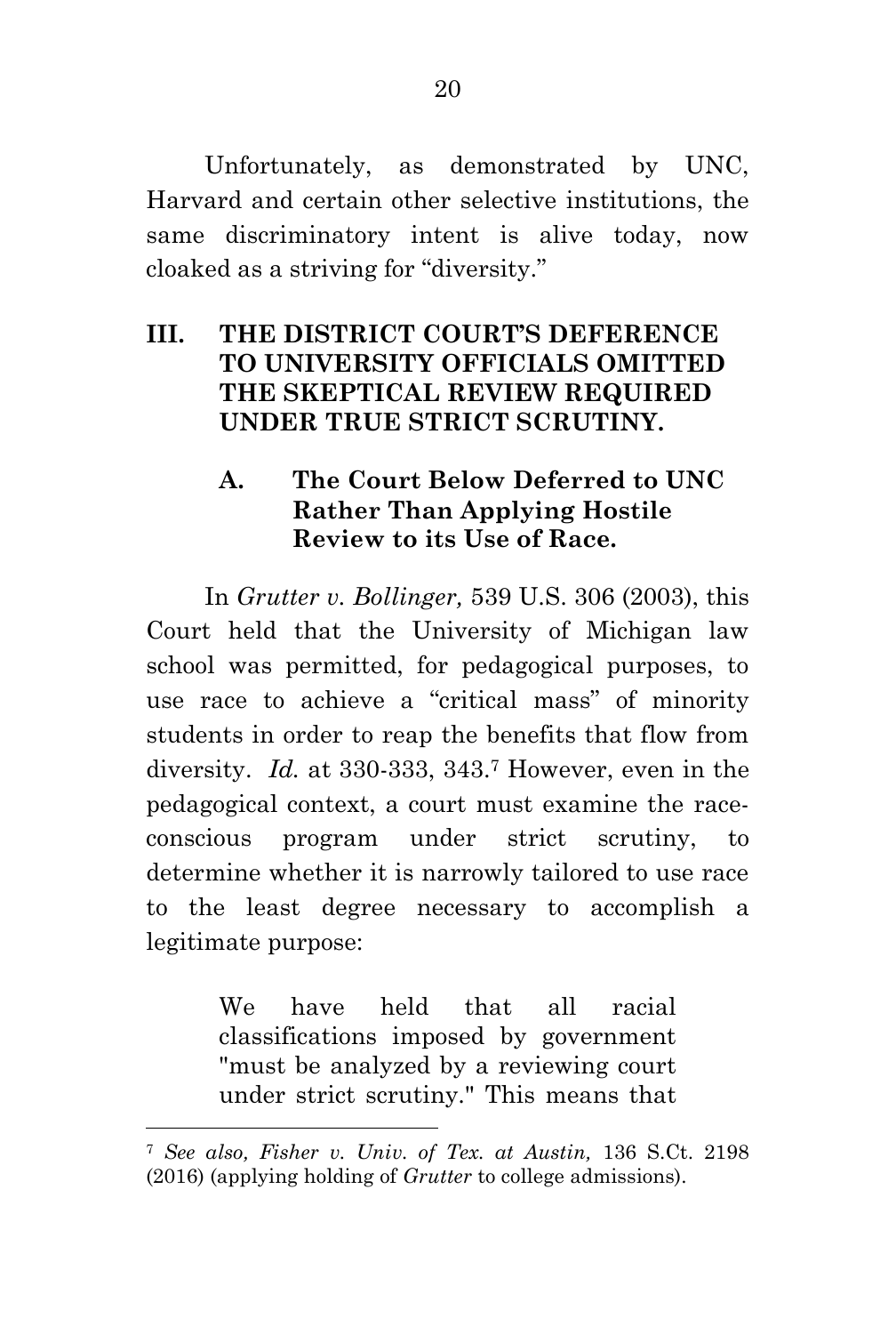such classifications are constitutional only if they are narrowly tailored to further compelling governmental interests.

*Grutter* at 326 (internal citation omitted).

Strict scrutiny requires an unsympathetic, skeptical examination of a school's use of race, and not the highly deferential review the court below gave the UNC admissions program. Even if UNC's motives are benign, this Court rejected, in *Adarand Constructors, Inc. v. Pena,* 515 U.S. 200 (1995), the proposition that "benign" use of race merits more lenient review, declaring the first principle in examining *any* use of race is "skepticism: 'Any preference based on racial or ethnic criteria must necessarily receive a most searching examination.'" *Adarand,* at 223, 227-28 (citation omitted). Otherwise, there is no way to know "what classifications are in fact motivated by illegitimate notions of racial inferiority or simple racial politics." *Id.* at 226.

Here, instead of conducting its own searching inquiry, the court below did little more than determine that UNC officials had made their own determinations that use of race was necessary to achieve the "benefits of diversity," then rubberstamped the university's conclusions. The record shows UNC officials had never even assessed their use of race in terms of what was minimally necessary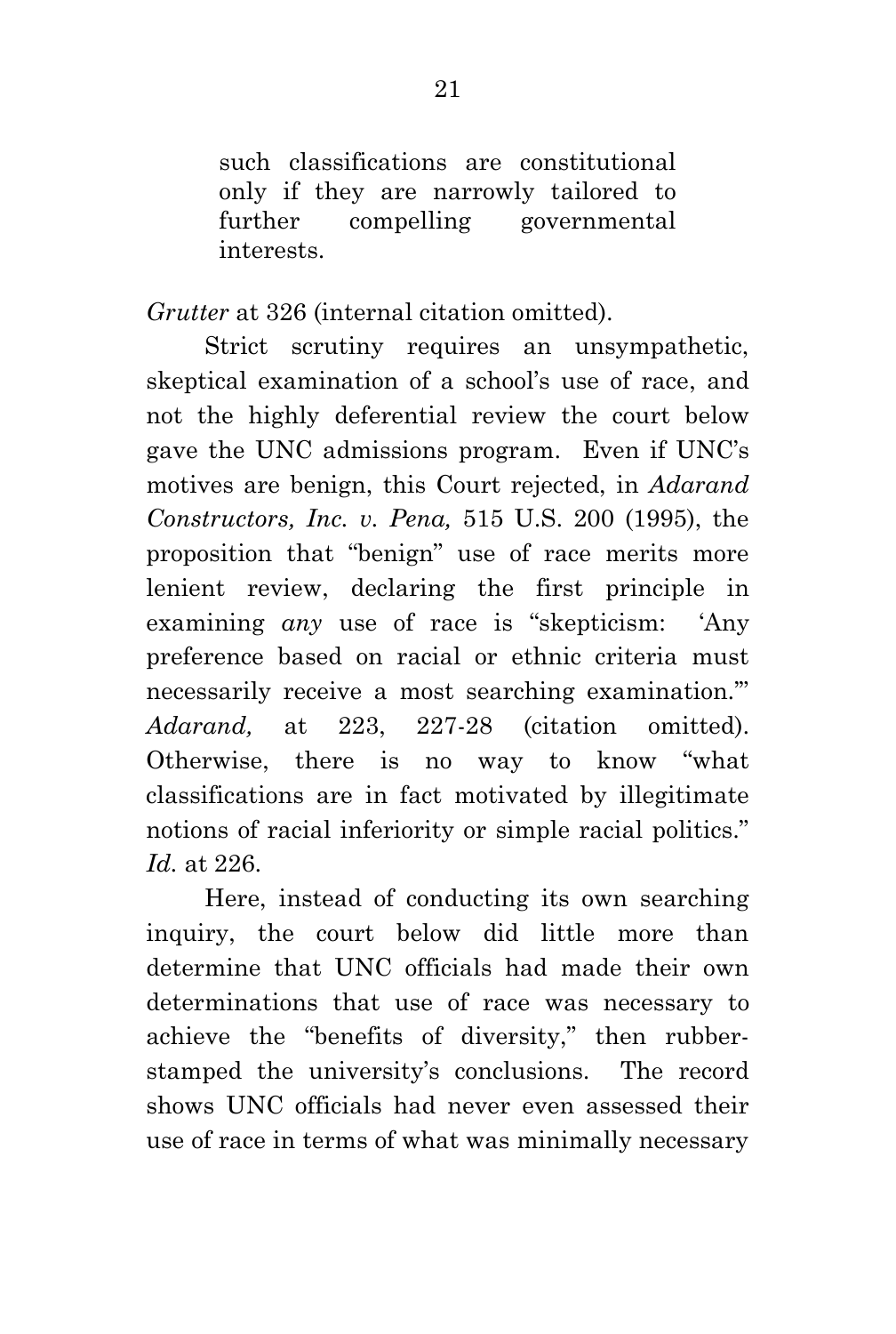to produce a "critical mass" of "underrepresented minorities," (App. 54-55), a critical step in crafting a narrowly-tailored program that uses race only to the degree necessary. Nevertheless, the court below did an end run around the narrowly tailored requirement and accepted UNC's argument that it was sufficient it had considered its program in terms of the benefits of diversity: "Accordingly, the Court finds that UNC has defined the term "critical mass" ... by reference to the educational benefits of diversity this concept is designed to produce." (App. 56-58.)

By deferring to UNC's officials on the issues it should have examined skeptically, the district court failed to apply true strict scrutiny to "smoke out" the "illegitimate use[] of race." *Croson* 488 U. S. at 493.

### **B. The Court Below Ignored Evidence there were Race-Neutral Alternatives to Racial Discrimination.**

The court below improperly deferred to UNC's own self-serving statements and ignored evidence race-neutral alternatives would have achieved any reasonable diversity goals. "[S]trict scrutiny imposes on the university the ultimate burden of demonstrating, *before* turning to racial classifications, that available, workable race-neutral alternatives do not suffice." *Fisher v. Univ. of Tex. at Austin,* 133 S. Ct. 2411, 2420 (2013) (emphasis added). "Workable" does not mean perfection or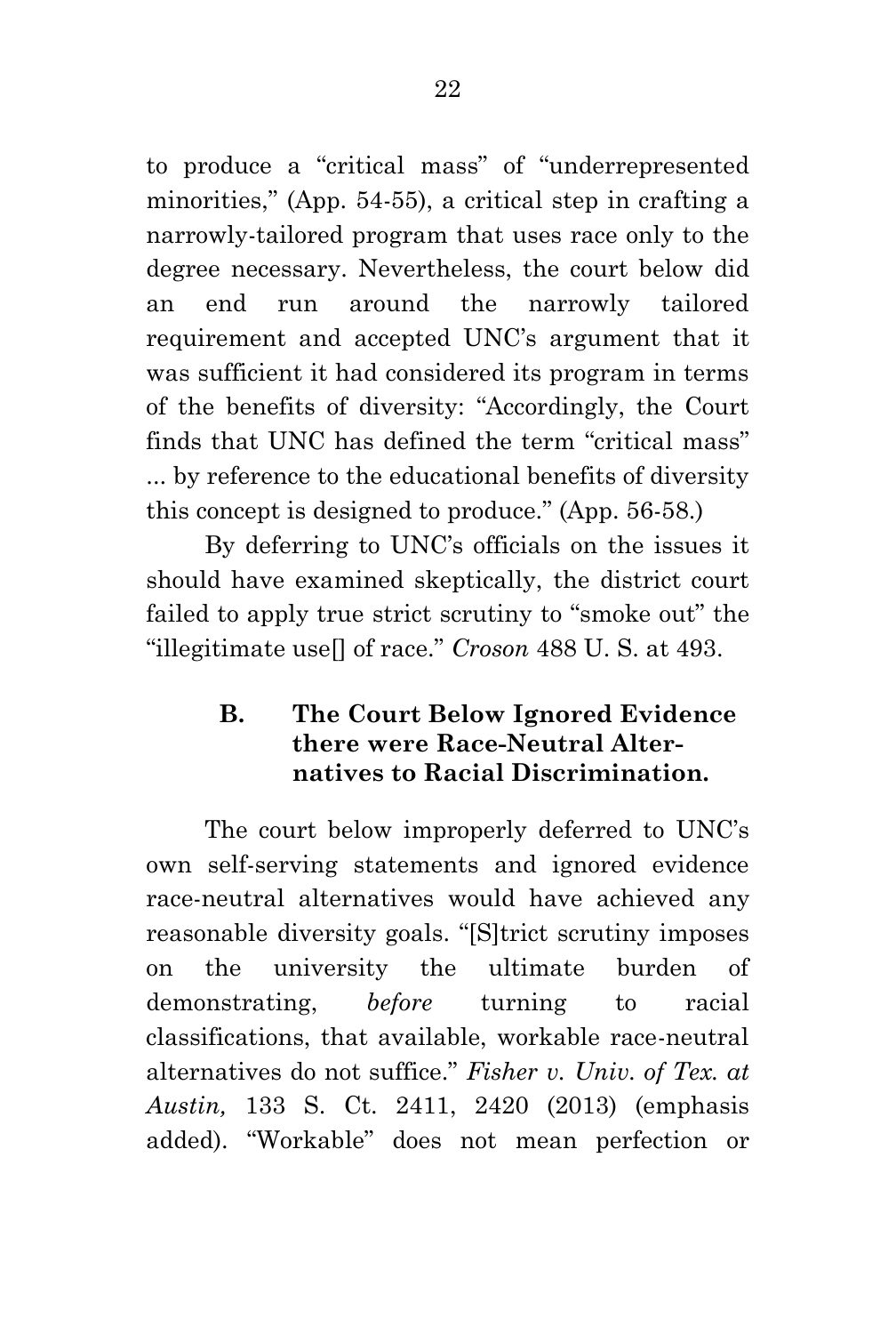exactly-the-same; it means "about as well . . . " *Id.* at 2420. In this analysis, "the University receives no deference." *Id.*

Many universities have achieved diversity without resort to racial discrimination.8 The record shows UNC had workable race-neutral alternatives available that would have achieved campus diversity; but these were rejected by both UNC and the court below because they would not have produced exactly the same results as use of race. These included raceneutral programs rejected because they would have admitted: fewer URM students from wealthy families; more white students from poor families; or slightly fewer of the favored minorities. (App. 131- 32, 134, 136-37, 139-40 and n. 43; D.C.Dkt. 154-22, Ex. 11, Tbl. 1, 251-1 at 38.) UNC even rejected a Top Ten Percent Plan that would have increased URM enrollment slightly.<sup>9</sup>

Any of these alternatives would have produced "critical masses" of URM students sufficient to

<sup>8</sup>*UC System Admits Largest, Most Diverse Undergraduate Class,* AP News (Oct. 20, 2021), *found at* https://apnews.com/article/ education-race-and-ethnicity-79f7d0e7eb812ce36538b9e112c38 956 (last visited 12/12/2021); *Race-Neutral Alternatives in Postsecondary Education: Innovative Approaches to Diversity, U.S. Department of Education Office for Civil Rights,* March 2003, *found at* https:// www2.ed.gov/about/offices/list/ocr/edliteraceneutral report. html (last visited 12/12/2021);

<sup>9</sup> *See UNC-Amicus-Br., Fisher v. Univ. of Tex. at Austin,* No. 11- 345 (S.Ct. Aug. 9, 2012), at 33-35, *found at* https://www.scotus blog.com/wp-content/uploads/2016/08/11-345-respondent-amicus -UNCCH.pdf (last visited 12/13/2021).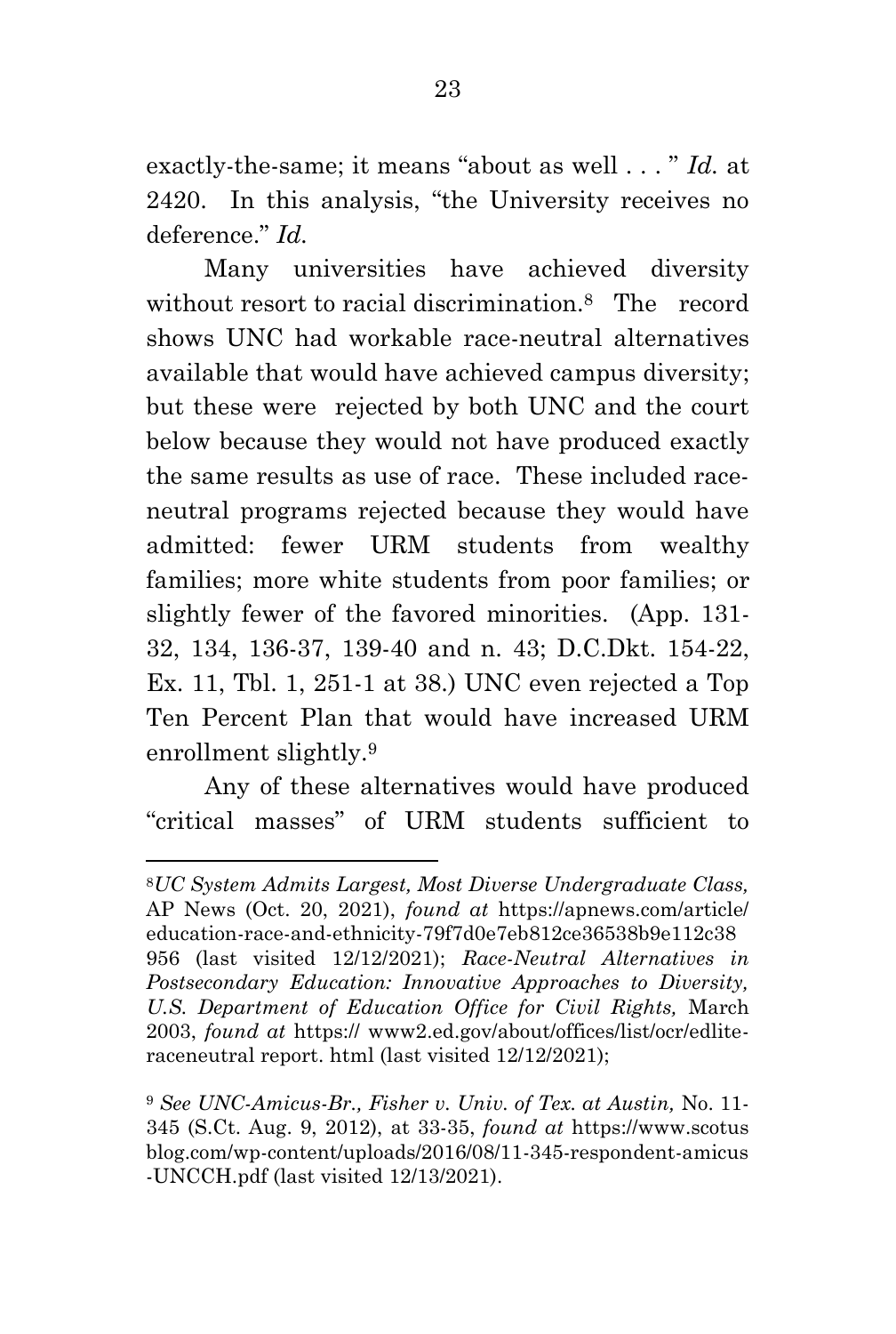provide "the educational benefits that flow from a diverse student body." *Grutter v. Bollinger,* 539 U.S. 306, 333, 343 (2003). By rejecting workable alternatives to its race-conscious program that would have worked "about as well" just because they would not have produced *exactly* the same results, UNC demonstrates its use of race is unconstitutional. UNC's use of race will also, unless stopped, continue forever, because UNC will never find a race-neutral alternative that produces *exactly* the same results as its tailored racial discrimination.

### **IV. THIS CASE ILLUSTRATES WHY RACE SHOULD NOT BE USED BY SCHOOLS OUTSIDE OF A REMEDIAL CONTEXT.**

This Court should disavow *Grutter's* holding that racial diversity can rise to a compelling government interest, and should put an end to the deferential standard of review that has evolved in the wake of that decision. As this Court has long taught, "[c]lassifications of citizens solely on the basis of race are by their very nature odious to a free people whose institutions are founded upon the doctrine of equality." *Shaw v. Reno*, 509 U. S. 630, 643 (1993) (quoting *Hirabayashi v. United States,* 320 U.S. 81, 100 (1943)). Consistent with that principle, universities should never consider race except where necessary to provide a remedy for prior *de jure*  discrimination. Diversity is "simply too amorphous,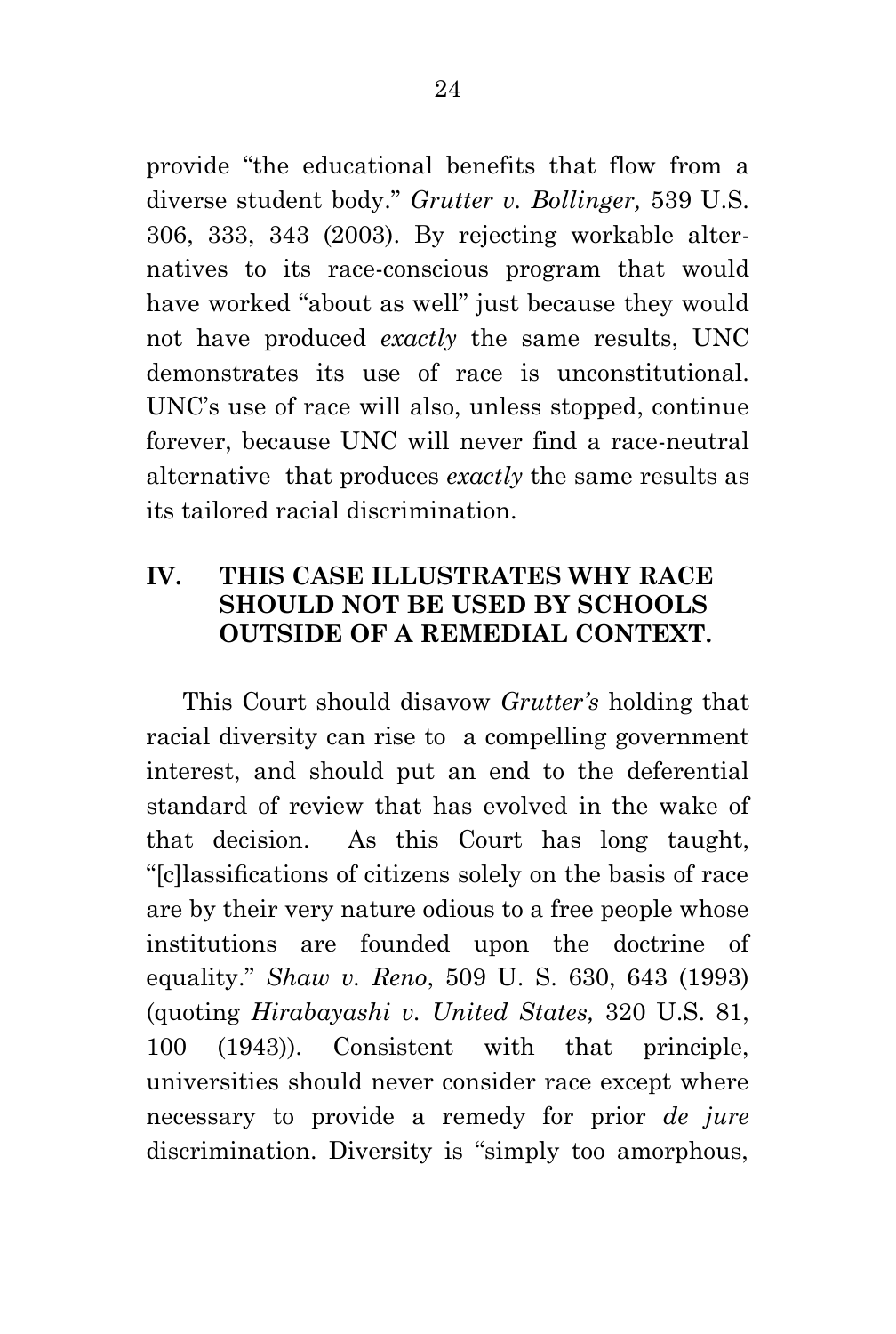too insubstantial, and too unrelated to any legitimate basis for employing racial classifications…." *Metro Broadcasting, Inc. v. FCC*, 497 U.S. 547, 612 (1990) (O'Connor, J., dissenting).

As this case demonstrates, if a search for diversity is allowed to rise to a compelling government interest, it is all too easy for universities like UNC to justify a race conscious program in perpetuity by concocting ambiguous and ill-defined goals, backed by the self-serving statements of their officials and allied experts.

Until *Grutter*, this Court's jurisprudence taught the Fourteenth Amendment's prohibition against governmental use of race was absolute except where necessary to further the compelling interest of providing a remedy to individuals harmed by prior racial discrimination. "Modern equal protection doctrine has recognized only one such interest: remedying the effects of racial discrimination." *Metro Broadcasting,* 497 U.S. at 612.

In reaching the decision in *Grutter*, this Court relied on Justice Powell's dicta in *Regents of the University of California v. Bakke*, 438 U.S. 265 (1978), and thus indirectly, on the tainted anti-Semitic Harvard admissions program of the 1920s.<sup>10</sup>

<sup>10</sup> Justice Powell's statement in *Regents of the University of California v. Bakke*, 438 U.S. 265, that diversity might in some circumstances rise to a compelling government interest was *dicta* and not a holding, as the Court found the medical school admission program at issue unconstitutional.It was also expressed in an opinion ascribed to only by *Justice Powell. See*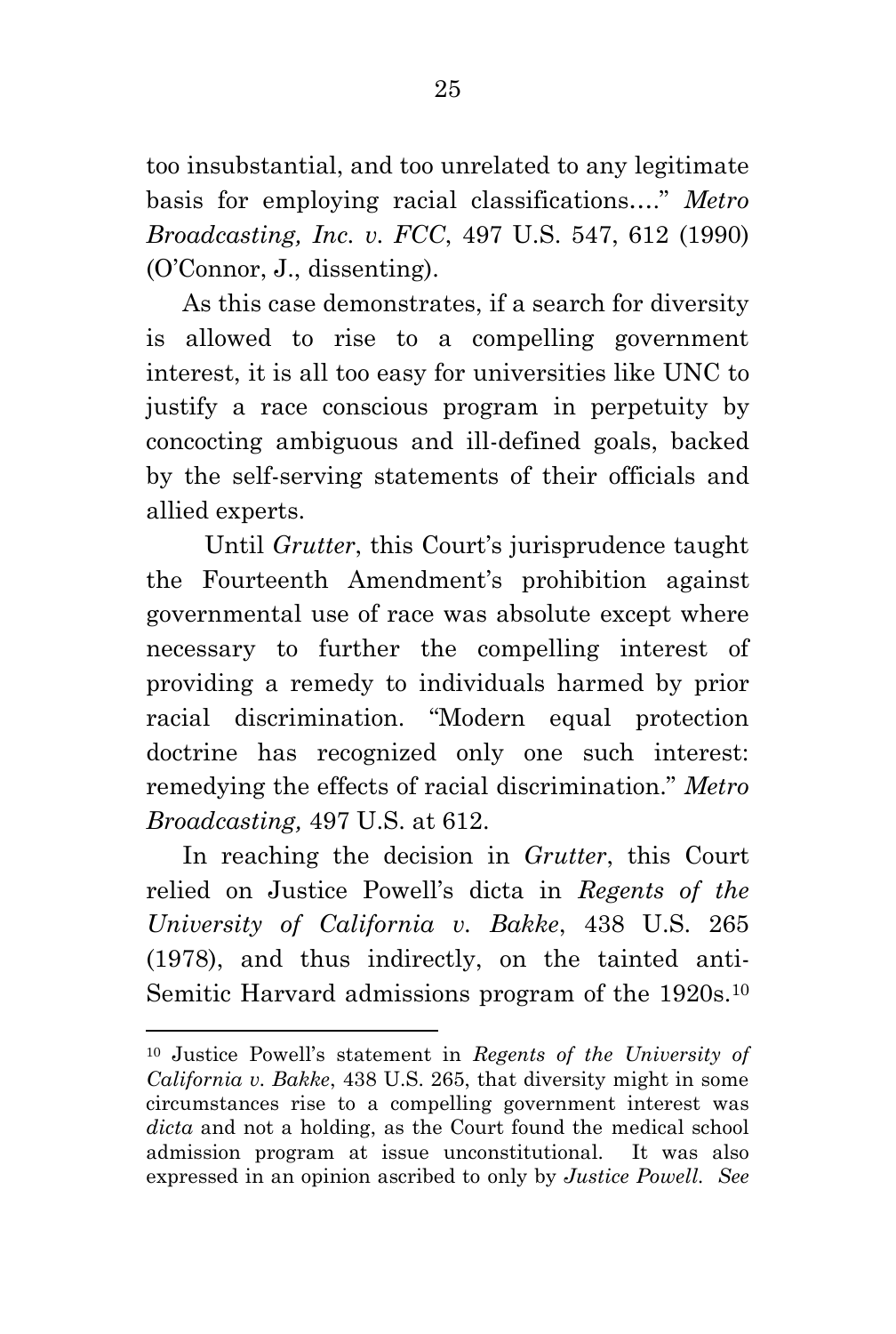The ruling in *Grutter* has opened the floodgates to allow UNC and other institutions to use raceconscious admissions to advance political agendas under the guise of a need for more diversity. As with UNC, they ignore that *Grutter* allowed use of race only to the degree needed to create a "critical mass" of minority students.<sup>11</sup>

As this Court warned in *Croson*, 488 U.S. 469, unless racial classifications are "reserved for remedial settings, they may in fact promote notions of racial inferiority and lead to the politics of racial hostility." *Id*. at 493. That is exactly what is happening at UNC and other institutions that use race to achieve their notions of diversity, unchecked by the strictures of a narrowly tailored remedy to prior racial discrimination.

*Grutter* itself reveals the constitutional awkwardness of elevating diversity to a compelling government interest. The opinion in *Grutter*  acknowledges that in evaluating the academic benefits that flow from diversity, deference will be accorded the school conducting the discrimination*,* 

<sup>438</sup> U.S. at 272, 320. While Justice Powell lauded Harvard College's "soft" diversity-discretion model of affirmative action, he failed to recognize that the Harvard Plan had anti-Semitic roots, being designed to restrict enrollment of Jewish students in the 1920s. *See* Unz, *supra, The Myth of American Meritocracy.*

<sup>11</sup> UNC officials admit they have never even assessed their use of race in terms of creating a critical mass of URM students. (App. 54-55.)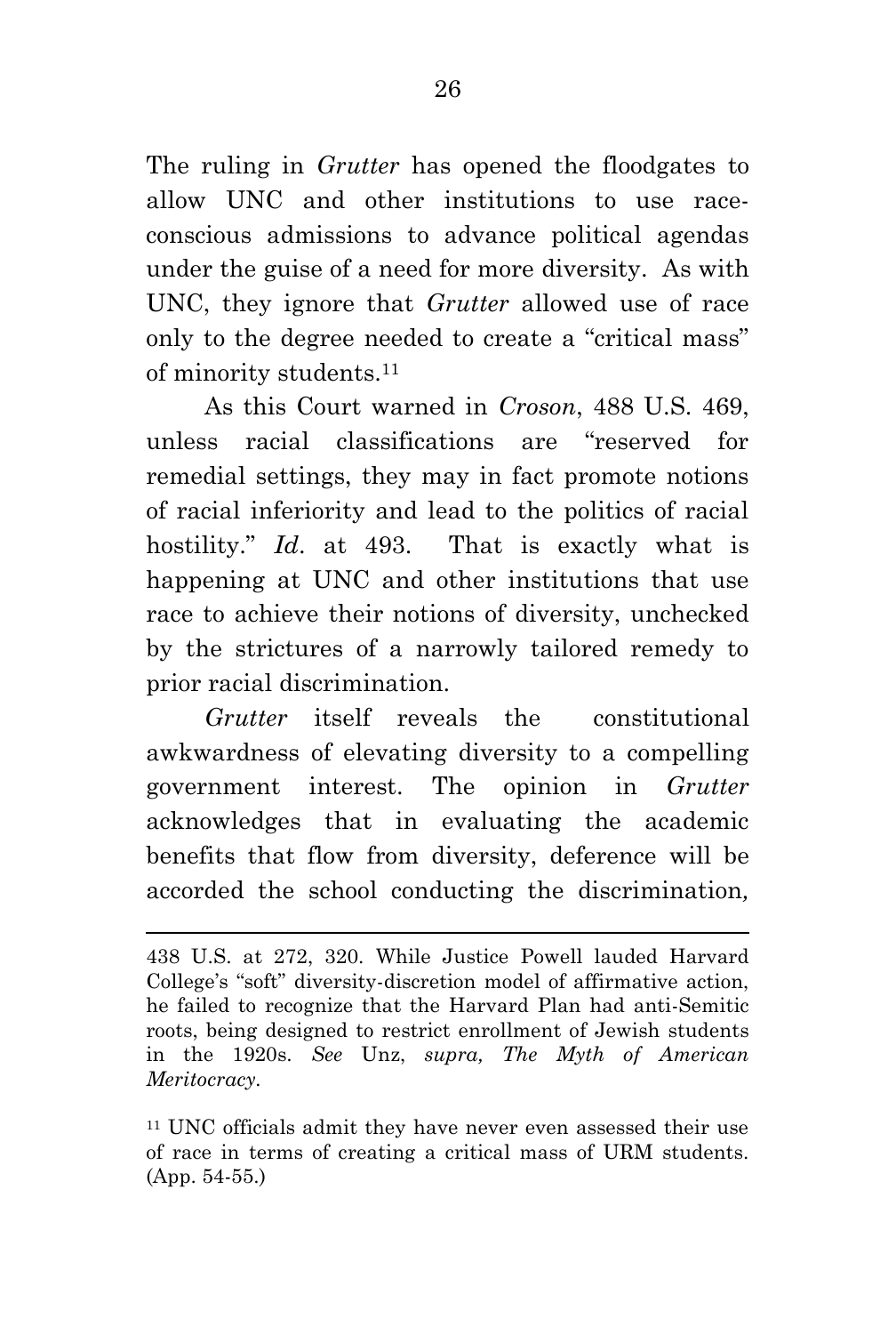539 U.S. at 330—something squarely at odds with the skepticism demanded by strict scrutiny. *See Adarand,* 515 U.S. at 223. We can see the effects of this watering down of strict scrutiny in this case, where instead of subjecting the UNC admissions program to skeptical review, with the burden always on UNC, the court below deferred to UNC assessments and officials at every step of the inquiry.

Similarly, this Court has held that, "all governmental use of race must have a logical end point." *Grutter,* 539 US at 342. However, as the Sixth Circuit accurately stated, "[u]nlike a remedial interest, an interest in academic diversity does not have a self-contained stopping point." *Grutter v. Bollinger,* 288 F.3d 732, 751-52 (6th Cir. 2002). The lack of any real end point presents a most serious problem. If universities are allowed to deem "diversity" a compelling interest justifying use of race so long as their own officials say it is necessary, their use of race will continue forever. Their discriminatory admissions programs will become exactly what this Court has warned against— "ageless in their reach into the past, and timeless in their ability to affect the future." *Croson*, 488 U.S. at 498 (citation omitted).

The "separate but equal" doctrine enunciated in *Plessy v. Ferguson,* 163 U.S. 537, at least implicitly acknowledged a right to the equal treatment it failed to provide. The holding of *Grutter,* however, as interpreted by courts below, explicitly allows unequal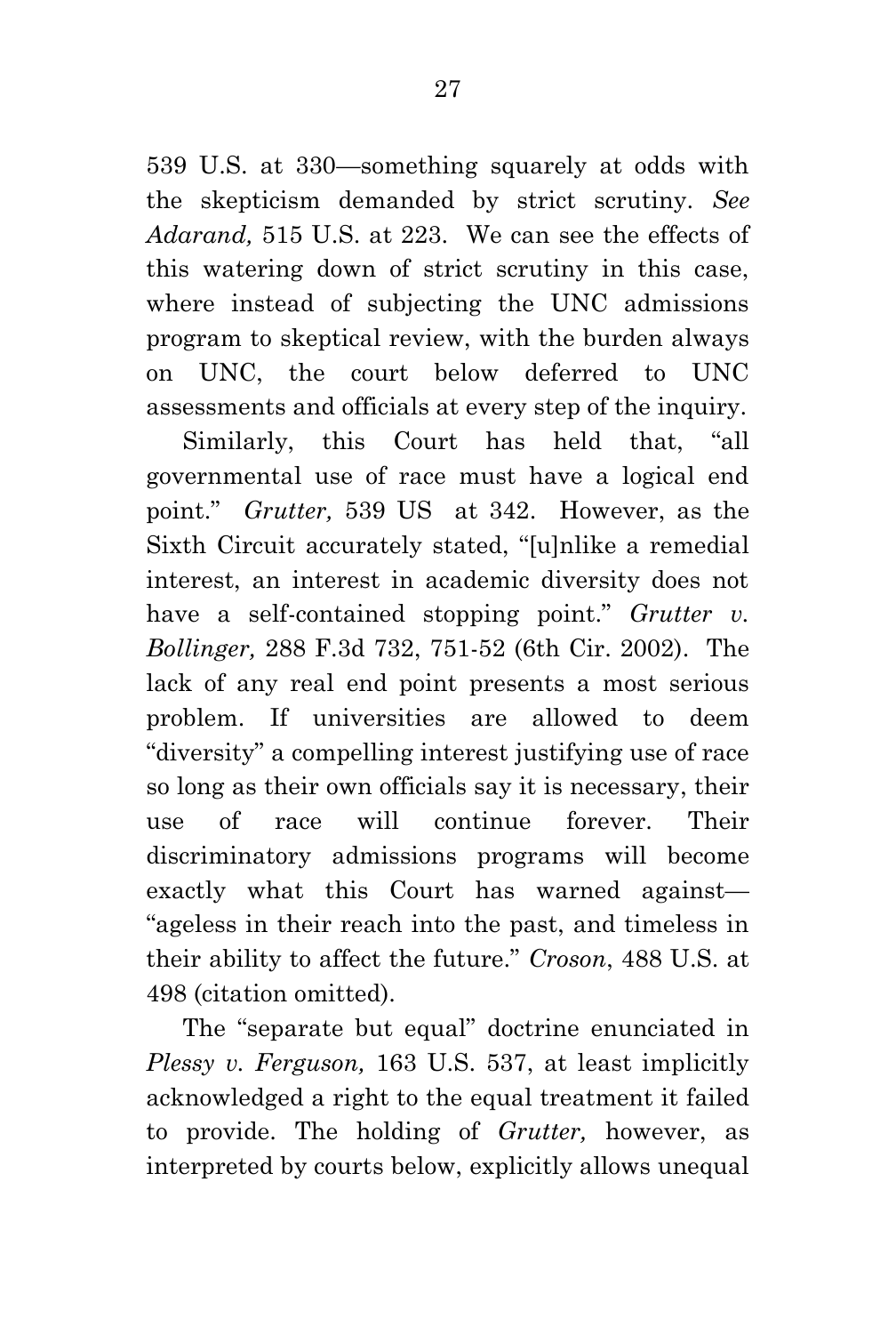treatment—all in the name of diversity. If that trend is allowed to continue, the result will be to further devalue the rights of individuals, and will extend beyond UNC and academia to balkanize American society into racial groups, each pitted against the other in a zero sum game that can only lead to further racial tension and hostility.

It is time to return to a bright line rule that reserves governmental use of race for remedial settings where it is truly needed.

#### **V. UNIVERSITIES SHOULD NOT BE ALLOWED TO USE RACE CONSCIOUS ADMISSIONS IN A MISGUIDED EFFORT TO COVER UP FAILURES IN K-12 EDUCATION.**

UNC may also patronizingly believe it is simply lifting up minorities who need help, but it would be wrong. Not only does race-conscious admission favor well-off applicants of the favored minorities over disadvantaged individuals of other groups, it also has the effect of discriminating against American-born members of the minority communities it claims to benefit. *Top Colleges Take More Blacks, but Which Ones?* New York Times, June 24, 2004, *found at*  https://www.nytimes.com/2004/06/24/us/top- collegestake-more-blacks-but-which-ones.html (last visited 12/9/2021).

Decades of race-conscious college admission has failed to improve education in black and Hispanic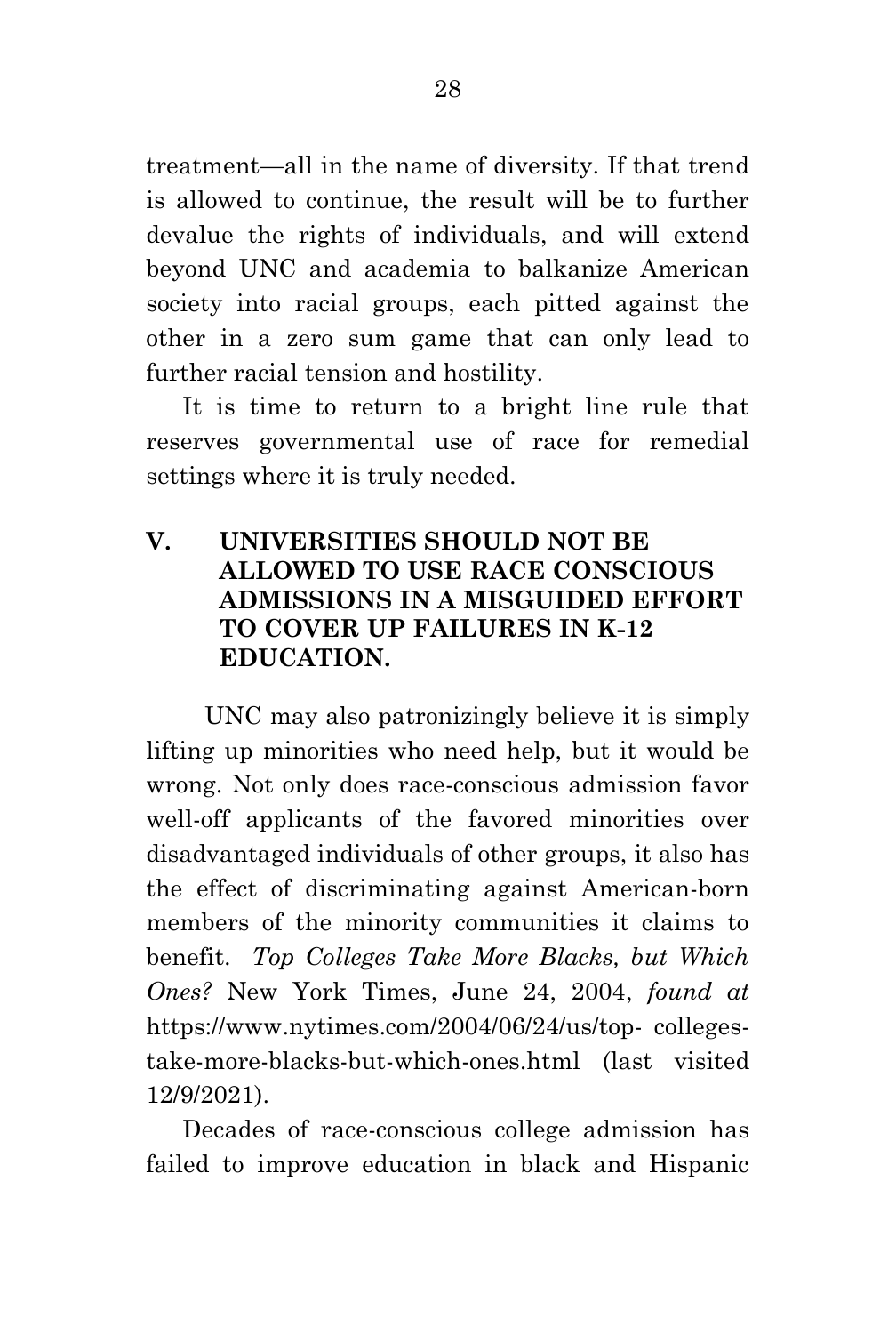communities. *Even With Affirmative Action, Blacks and Hispanics Are More Underrepresented at Top Colleges Than 35 Years Ago,* New York Times, Aug. 24, 2017, *found at* https://www.nytimes.com/ interactive/ 2017/08/24/us/ affirmative-action .html (last visited 12/9/2021); *see* Jason R. Riley, *Please* 

*Stop Helping Us* (Encounter Books 2014) (affirmative

action has resulted in fewer black college graduates). UNC and other selective universities should instead use their enviable resources to work with local government and community groups to bolster early education in communities where K-12 resources are deficient. *See* Matt Zalasnick, *How Colleges Partner With K-12 On Student Success,* University Business, Oct. 17, 2019, found at https://universitybusiness.com/colleges-partner-k-12 student-success/ (last visited 12/9/2021). Then, they would be contributing to a solution instead of making things worse by obfuscating the root causes of the problem while trammeling the rights of individuals.

#### **CONCLUSION**

The UNC admissions program causes harm, unlawfully discriminating against Asian American applicants and others who are not members of UNC's preferred races. Whatever the motive, such discrimination is incompatible with the principle of equal protection and Title VI of the 1964 Civil Rights Act. Some 70 years ago, in *Brown v. Board of*